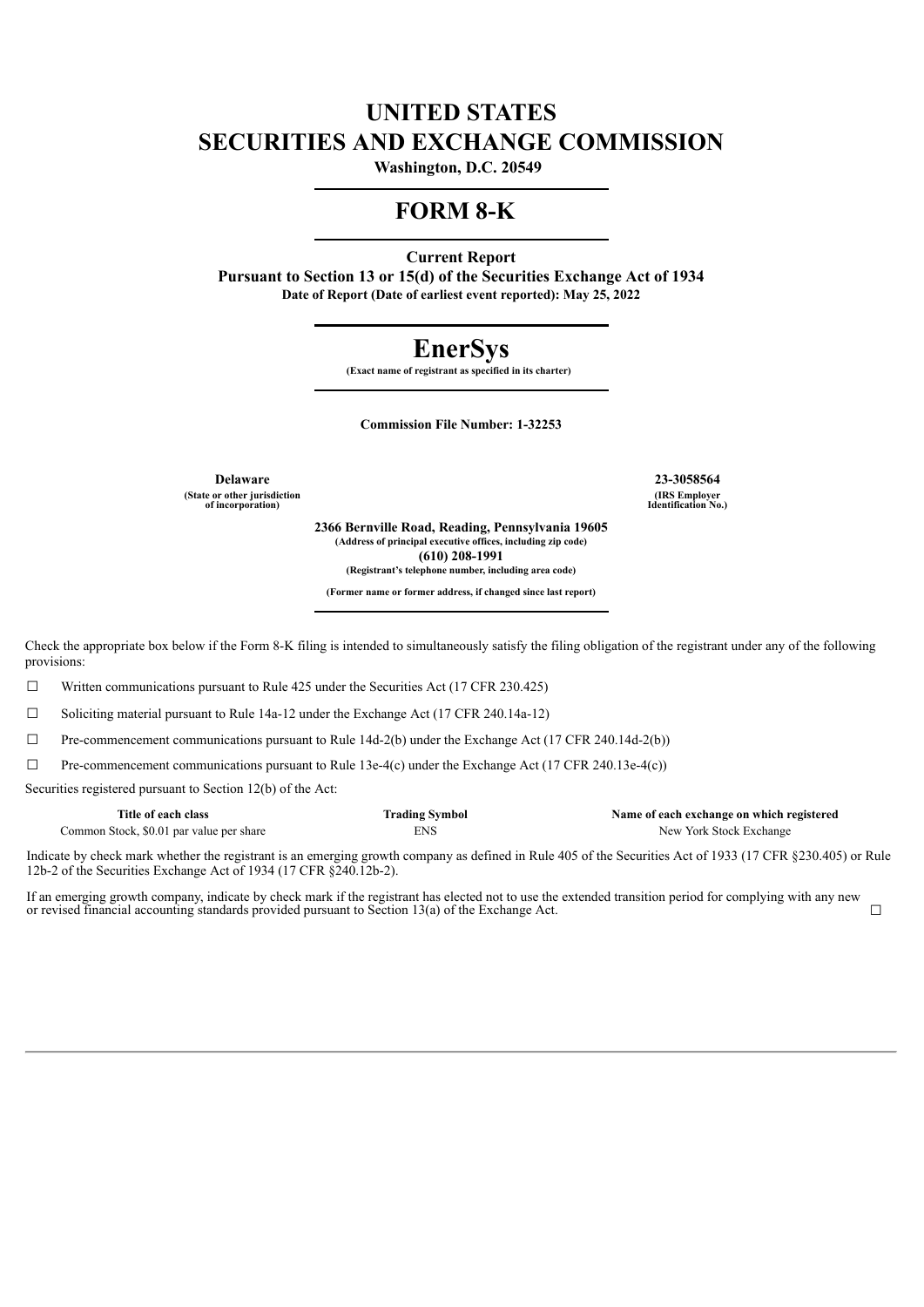## **Item 2.02. Results of Operations and Financial Condition**

On May 25, 2022, EnerSys issued an earnings press release discussing its financial results for the fourth quarter and full year of fiscal 2022. The press release, attached as Exhibit 99.1 hereto and incorporated herein by reference, is being furnished to the SEC and shall not be deemed to be "filed" for any purpose.

#### **Item 8.01. Other Events**

On May 25, 2022, EnerSys issued a press release announcing that its Board of Directors has declared a quarterly cash dividend of \$0.175 per share, payable on June 30, 2022, to stockholders of record as of June 16, 2022. The press release, attached hereto as Exhibit 99.2, is incorporated herein by reference.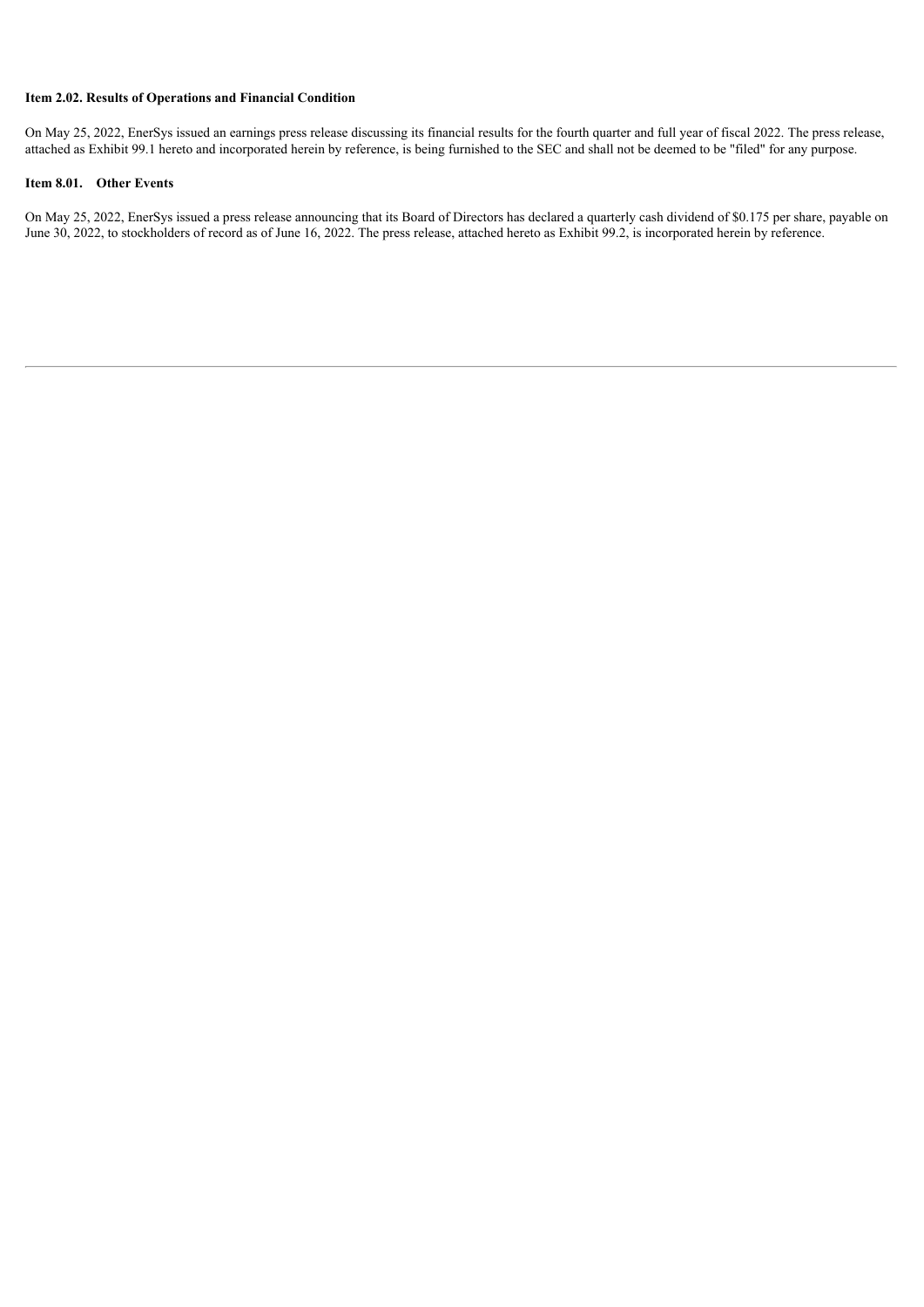### **Item 9.01. Financial Statements and Exhibits**

(d) Exhibits

- 99.1 Press Release, dated May 25, 2022, of EnerSys [regarding](#page-4-0) the financial results for the fourth quarter and full year of fiscal 2022.
- 99.2 Press Release, dated May 25, 2022, of EnerSys [regarding](#page-17-0) quarterly cash dividend.
- 104 Cover Page Interactive Data File (embedded within the Inline XBRL document)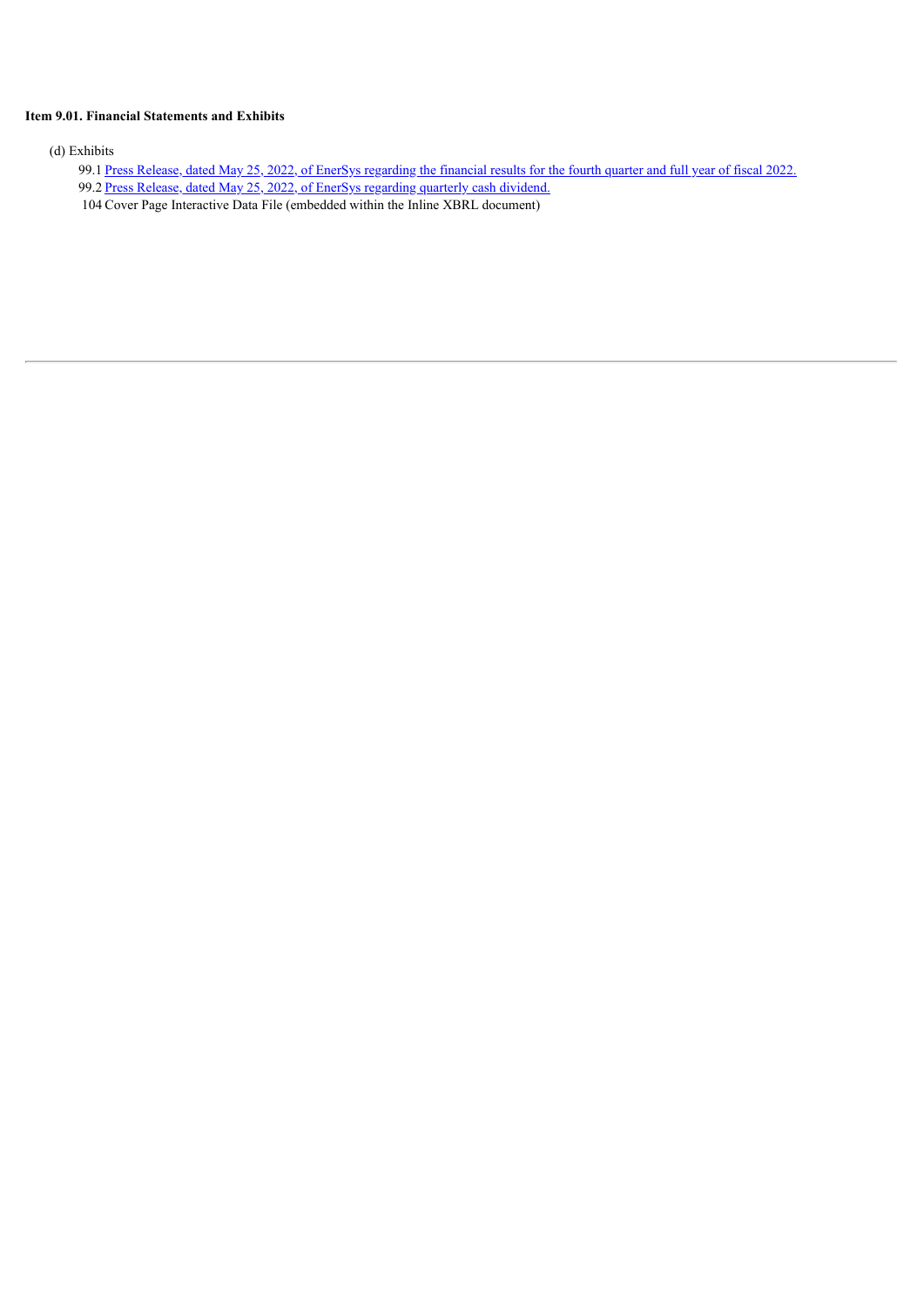## **Signature(s)**

Pursuant to the requirements of the Securities Exchange Act of 1934, the registrant has duly caused this report to be signed on its behalf by the undersigned hereunto duly authorized.

EnerSys

Date: May 25, 2022 By: /s/ Andrea J. Funk

Andrea J. Funk Chief Financial Officer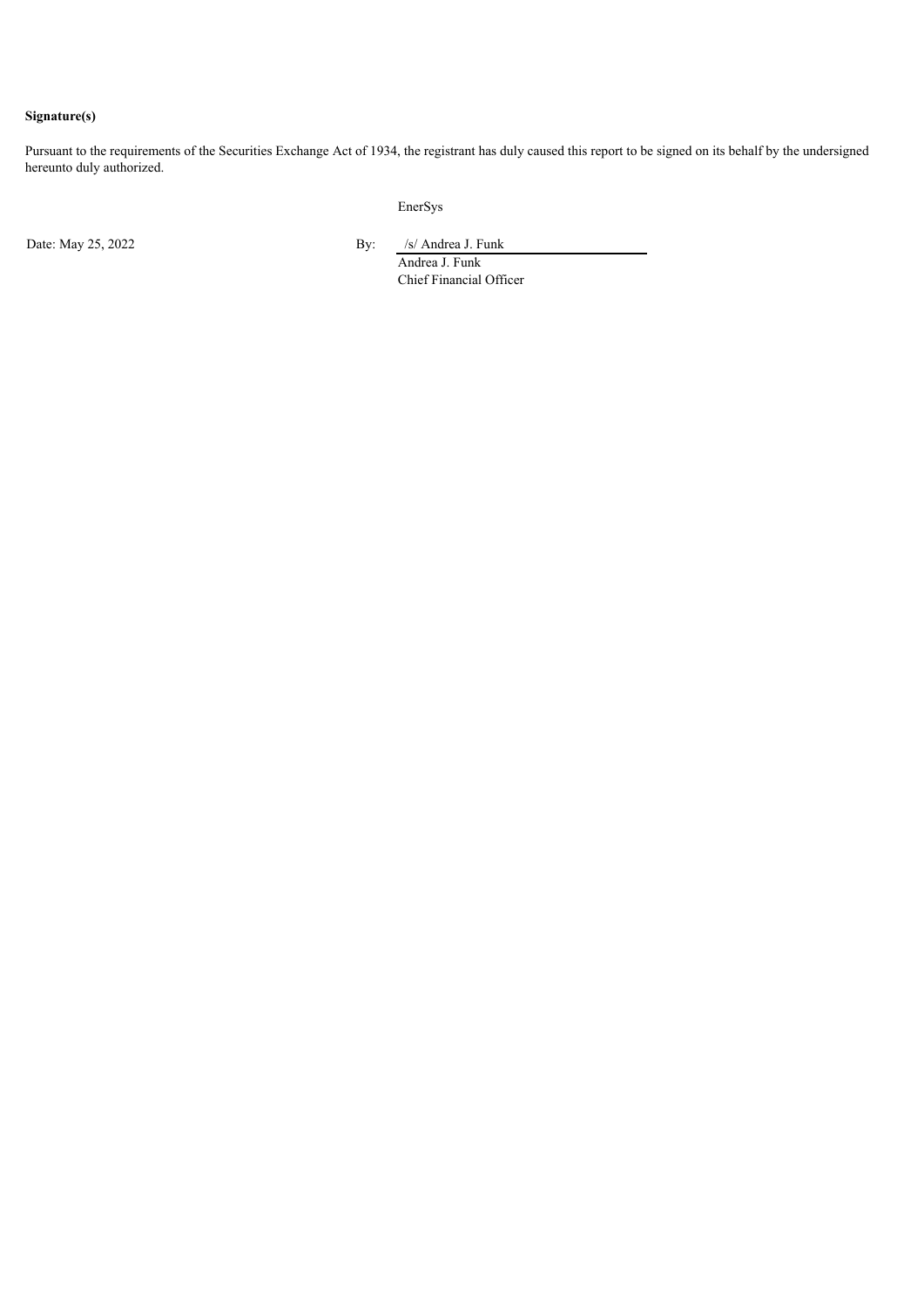#### <span id="page-4-0"></span>**Exhibit 99.1 PRESS RELEASE, DATED MAY 25, 2022, OF ENERSYS REGARDING FINANCIAL RESULTS FOR THE FOURTH QUARTER AND FULL YEAR FISCAL 2022**



## **ENERSYS REPORTS FOURTH QUARTER AND FULL YEAR FISCAL 2022 RESULTS**

- \$907 million record quarterly net sales +11.5% YOY
- Backlog grows to \$1.3B on robust market demand across all business segments
- $Q4'22$  price outpaced cost, driving sequential earnings improvement despite new macro headwinds<br>• Returned \$186 million to stockholders through share buybacks and dividends in  $FV'22$
- Returned \$186 million to stockholders through share buybacks and dividends in FY'22<br>• I aunched first comprehensive sustainability report in April 2022
- Launched first comprehensive sustainability report in April 2022

READING, Pa., May 25, 2022 (GLOBE NEWSWIRE) -- EnerSys (NYSE: ENS), the global leader in stored energy solutions for industrial applications, announced today results for its fourth quarter and full year of fiscal 2022, which ended on March 31, 2022.

| <b>Key Financial Results and Metrics</b>                     | <b>Fourth Quarter ended</b> |                       |      |                          |     |          |               | <b>Full Year ended</b> |               |                          |      |        |
|--------------------------------------------------------------|-----------------------------|-----------------------|------|--------------------------|-----|----------|---------------|------------------------|---------------|--------------------------|------|--------|
| In millions, except per share amounts                        |                             | <b>March 31, 2022</b> |      | <b>March 31, 2021</b>    |     | Change   |               | <b>March 31, 2022</b>  |               | <b>March 31, 2021</b>    |      | Change |
| <b>Net Sales</b>                                             |                             | 907.0                 |      | 813.5                    |     | $11.5\%$ |               | 3,357.3                |               | 2.977.9                  |      | 12.7%  |
| <b>Diluted EPS (GAAP)</b>                                    |                             | 0.67                  |      | 0.78                     |     | (0.11)   | S             | 3.36                   | S             | 3.32                     | -S   | 0.04   |
| <b>Adjusted Diluted EPS (non-GAAP)</b>                       |                             | 1.20                  | ∖ \$ | 1.30                     | -S  | (0.10)   | S.            | 4.47                   | - \$          | 4.49                     |      | (0.02) |
| <b>Operating Earnings (GAAP)</b>                             |                             | 44.5                  |      | 51.7                     | -S  | (7.2)    |               | 206.2                  | -S            | 216.4                    |      | (10.2) |
| <b>Adjusted Operating Earnings (Non-GAAP)</b> <sup>(1)</sup> |                             | 66.8                  | - \$ | 78.4 \$                  |     | (11.6)   | $\mathcal{L}$ | 263.6                  | <sup>\$</sup> | 284.2                    | -S   | (20.6) |
| <b>EBITDA</b> (Non-GAAP) <sup>(2)</sup>                      |                             | 71.8                  |      | 76.2 S                   |     | (4.4)    | У             | 307.5                  | <sup>\$</sup> | 302.9                    | -S   | 4.6    |
| Adjusted EBITDA (Non-GAAP) <sup>(2)</sup>                    |                             | 87.8                  | - \$ | 96.9 S                   |     | (9.1)    | S.            | $339.5$ \$             |               | 345.4                    | - \$ | (5.9)  |
| <b>Share Repurchases</b>                                     |                             | 41.8                  | - \$ | $\overline{\phantom{a}}$ | \$. | 41.8     |               | 156.4                  | -S            | $\overline{\phantom{a}}$ |      | 156.4  |
| Dividend per share                                           |                             | 0.175                 | - \$ | $0.175$ \$               |     | –        |               | 0.70                   | <sup>S</sup>  | 0.70                     | S.   |        |
| <b>Total Capital Returned to Stockholders</b>                |                             | 49.0                  |      | 7.5 \$                   |     | 41.50    |               | 186.0                  |               | 30.0                     |      | 156.0  |

(1) Operating Earnings adjusted for charges that the Company incurs as a result of restructuring activities, impairment of goodwill and indefinite-lived intangibles and other assets, acquisition activities and those charges and credits that are not directly related to operating unit performance. A reconciliation of operating earnings to Non-GAAP adjusted earnings are provided in tables under the section titled *Business Segment Operating Results*.

(2) Net Earnings are adjusted for depreciation, amortization, interest and income taxes to arrive at Non-GAAP EBITDA. Non-GAAP Adjusted EBITDA is further adjusted for certain charges such as restructuring activities, impairment of goodwill and indefinite-lived intangibles and other assets, acquisition activities and other charges and credits as discussed under *Reconciliations of GAAP to Non-GAAP Financial Measures.*

#### **Message from the CEO**

The March quarter marked a strong finish to a challenging year. Demand across all segments continued to surge, with fourth quarter net sales of \$907 million eclipsing \$900 million for the first time in our company's history and our backlog growing to \$1.3 billion, breaking new records for the third consecutive quarter. Our pricing actions are continuing to catch up with our significant cost increases, driving a 19% sequential increase in adjusted diluted EPS despite ongoing and mounting supply chain headwinds, labor shortages, and historic inflation levels. While pricing has not vet caught up with the persisting inflation endured this fiscal year, we are pleased with the trajectory our teams are making to recapture our underlying financial potential. For reference, the inflation and supply chain disruptions created nearly \$3 per share of sequential pressure in fiscal 2022. Approximately two-thirds of this pressure was offset in the fiscal *year as we continue to chase these pressures with price and mix.*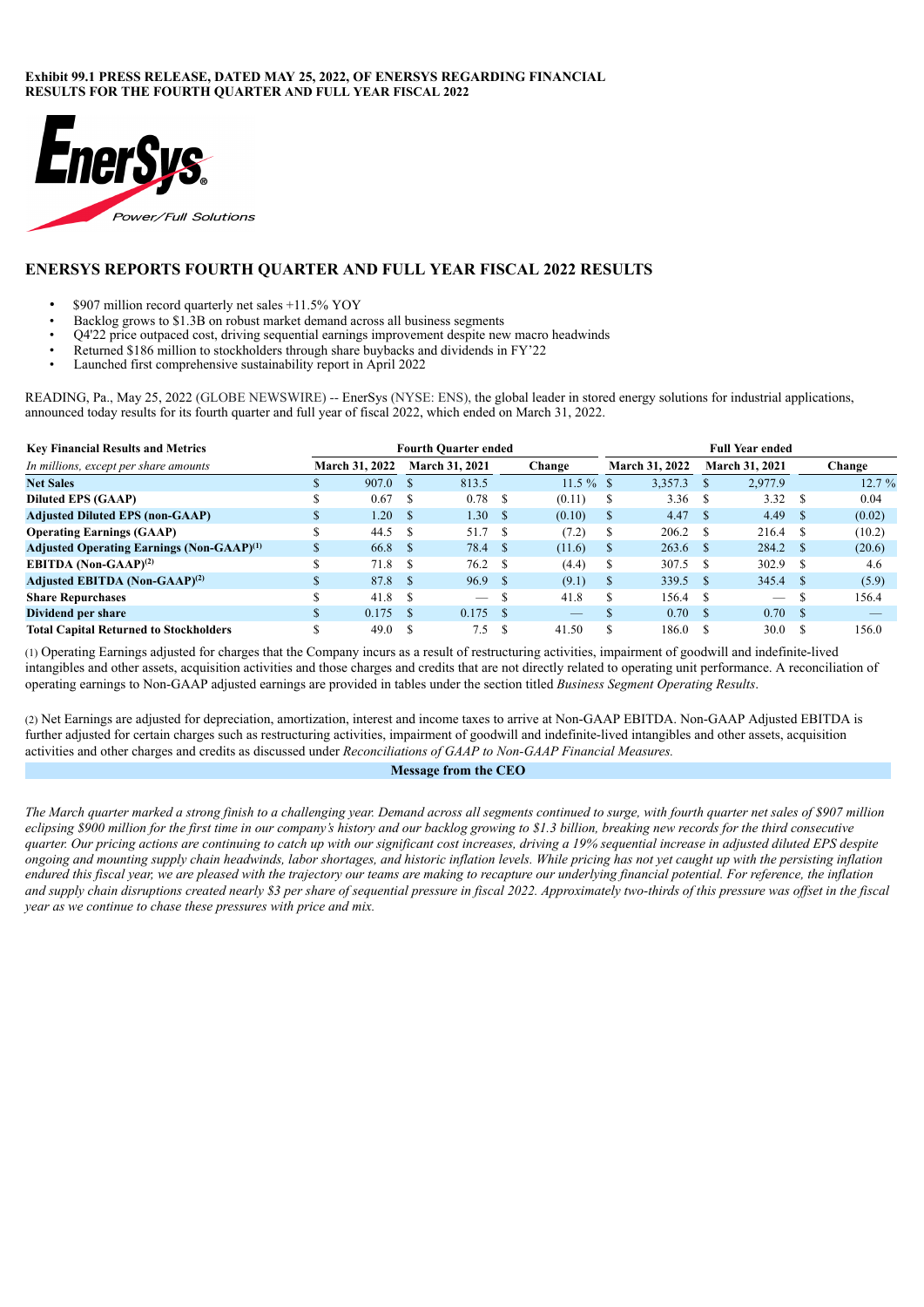We achieved several key milestones in fiscal 2022, including the launch and UL safety listing of our high-performance NexSys® lithium iON batteries which feature an integrated Battery Management System (BMS) that performs auto-diagnosis, voltage limitation, and communication of performance data. We also exceeded our capacity goal for our Thin Plate Pure Lead (TPPL) batteries. Customer demand for this proprietary technology across all of our business segments continues to outpace our ability to supply. We expect to benefit further from the strength of this demand as we make progress toward increasing capacity by an additional \$200 million in fiscal 2023. I am also pleased to note we made significant progress on our ESG goals, including several sustainability and environment updates that culminated in the publication of our first comprehensive sustainability report in April 2022. The report highlights the critical role our power and energy solutions play in building a resilient, low-carbon future and are a key component to decarbonization globally.

As we enter fiscal 2023, we expect to face ongoing challenges with continued supply chain constraints and inflation exacerbated by the senseless conflict between Russia and Ukraine and the resurgence of Covid in China. We remain focused on what is in our control, catching inflation with ongoing price increases, navigating supply disruptions, and improving manufacturing cost performance. I am proud of our employees' resilience and proven ability to address these challenges head on. Despite these near-term headwinds, we are optimistic about our ability to persevere and capitalize on the opportunities ahead of us. We believe we are well positioned for accelerated growth once the current macro headwinds subside. We are committed to being good corporate citizens and *delivering long-term value to our shareholders through profitable growth and a disciplined capital allocation strategy.*

David M. Shaffer, President and Chief Executive Officer, EnerSys

#### **Summary of Results**

#### **Fourth Quarter 2022**

Net sales for the fourth quarter of fiscal 2022 were \$907.0 million, an increase of 11.5% from the prior year fourth quarter net sales of \$813.5 million and increased 7.5% sequentially from the third quarter of fiscal 2022 net sales of \$844.0 million. The increase compared to prior year quarter was the result of an 8% increase in organic volume resulting primarily from strong demand arising from robust markets and the easing of the pandemic and a 6% increase in pricing, partially offset by a 2% decrease in foreign currency translation impact. The sequential increase was due to a 6% increase in organic volume and a 2% increase in pricing.

Net earnings attributable to EnerSys stockholders ("Net earnings") for the fourth quarter of fiscal 2022 was \$28.1 million, or \$0.67 per diluted share, which included an unfavorable highlighted net of tax impact of \$22.0 million, or \$0.53 per diluted share, from highlighted items described in further detail in the tables shown below, reconciling non-GAAP adjusted financial measures to reported amounts.

Net earnings for the fourth quarter of fiscal 2021 was \$33.8 million, or \$0.78 per diluted share, which included an unfavorable highlighted net of tax impact of \$22.7 million, or \$0.52 per diluted share from highlighted items described in further detail in the tables shown below, reconciling non-GAAP adjusted financial measures to reported amounts.

Excluding these highlighted items, adjusted Net earnings per diluted share for the fourth quarter of fiscal 2022, on a non-GAAP basis, were \$1.20, compared to the guidance of \$1.11 to \$1.21 per diluted share for the fourth quarter given by the Company on February 9, 2022. These earnings compare to the prior year fourth quarter adjusted Net earnings of \$1.30 per diluted share. Please refer to the section included herein under the heading "Reconciliation of Non-GAAP Financial Measures" for a discussion of the Company's use of non-GAAP adjusted financial information, which includes tables reconciling GAAP and non-GAAP adjusted financial measures for the quarters ended March 31, 2022 and March 31, 2021.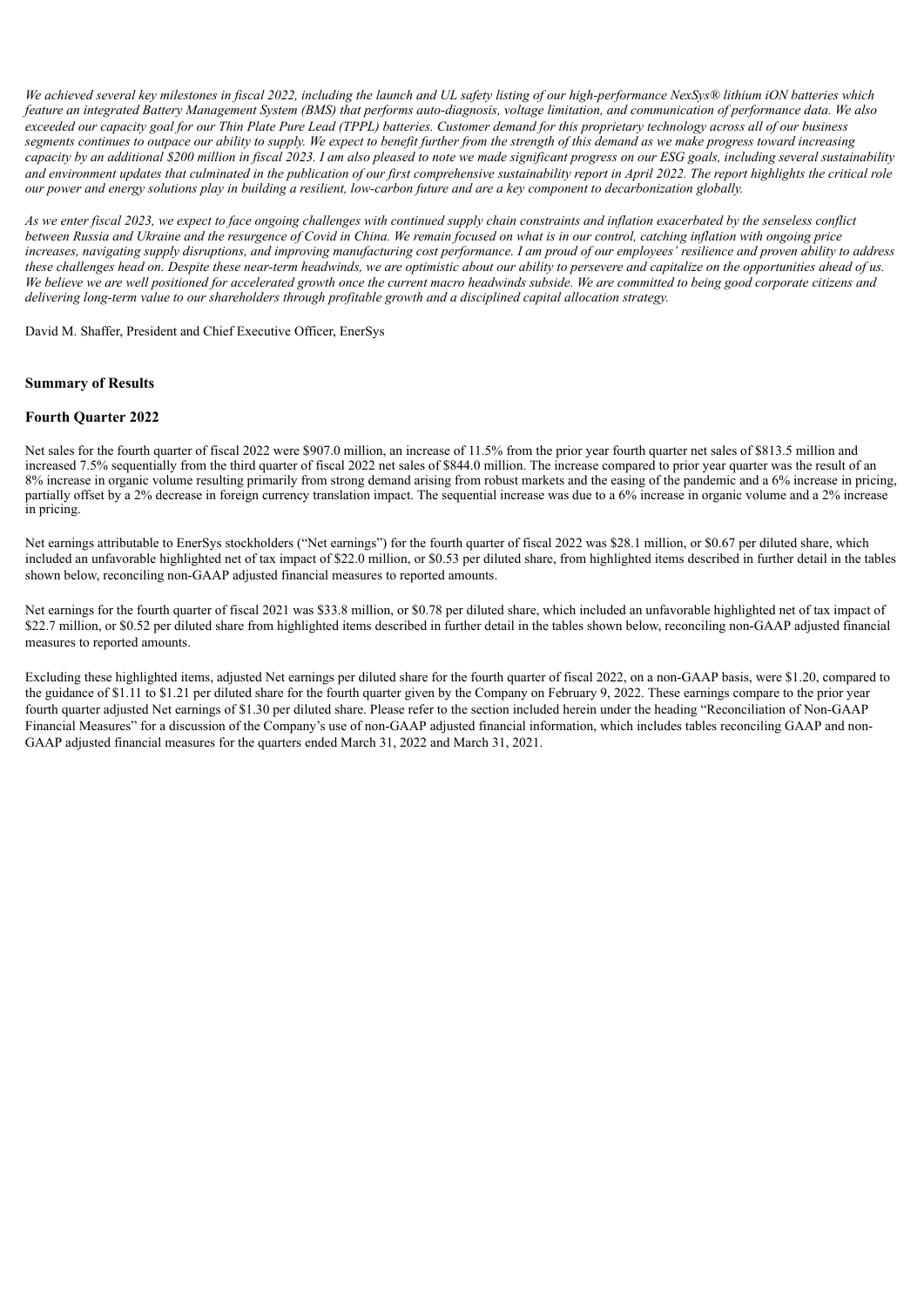#### **Summary of Results**

#### **Fiscal Year 2022**

Net sales for the twelve months of fiscal 2022 were \$3,357.3 million, an increase of 12.7% from the prior year twelve months net sales of \$2,977.9 million. This increase was due to a 10% increase in organic volume resulting primarily from strong demand and a 3% increase in pricing.

Net earnings for the twelve months of fiscal 2022 was \$143.9 million, or \$3.36 per diluted share, which included an unfavorable highlighted net of tax impact of \$47.1 million, or \$1.11 per diluted share, from highlighted items described in further detail in the tables shown below, reconciling non-GAAP adjusted financial measures to reported amounts.

Net earnings for the twelve months of fiscal 2021 was \$143.3 million, or \$3.32 per diluted share, which included an unfavorable highlighted net of tax impact of \$50.8 million, or \$1.17 per diluted share, from highlighted items described in further detail in the tables shown below, reconciling non-GAAP adjusted financial measures to reported amounts.

Adjusted Net earnings per diluted share for the twelve months of fiscal 2022, on a non-GAAP basis, were \$4.47. This compares to the prior year twelve months adjusted Net earnings of \$4.49 per diluted share. Please refer to the section included herein under the heading "Reconciliation of Non-GAAP Financial Measures" for a discussion of the Company's use of non-GAAP adjusted financial information.

#### **First Quarter 2023 Outlook**

Macro headwinds from supply chain constraints, increasing interest rates and increased inflationary challenges have only been fueled by geopolitical events of the past quarter, and we anticipate these will not dramatically subside this calendar year. We will continue to take necessary pricing actions and expect to see ongoing mix benefits of our product redesign and re-sourcing efforts continuing throughout the year. We remain well-positioned to capitalize heavily on robust market demand in exciting end-markets, our strong order book, and price stickiness once the current macro environment normalizes, and we are tracking to our strategic plan. For the first quarter of fiscal 2023, we expect adjusted diluted earnings per share in the range of \$1.10 to \$1.20, with our pricing keeping pace with mounting inflation and FX gains in the fourth quarter of fiscal 2022 not repeating. We expect our gross margin for the first quarter of fiscal 2023 to be in the range of 21% - 23%. For the full year of fiscal 2023 we expect capital expenditure to be approximately \$100 million.

#### **Conference Call and Webcast Details**

The Company will host a conference call to discuss its fourth quarter and full year 2022 financial results at 9:00 AM (EST) Thursday, May 26, 2022. A live broadcast as well as a replay of the call can be accessed through the Investor Relations section of the company's website at https://investor.enersys.com.

The conference call can be accessed by dialing 877-359-9508 (domestic) or +1-224-357-2393 (international); Passcode: 8598259. The replay will be available from 12:00 a.m. on May 26, 2022 through 12:00 a.m. on June 25, 2022. The replay numbers are 855-859-2056 (domestic) or +1-404-537-3406 (international); Passcode: 8598259.

#### **About EnerSys**

EnerSys is the global leader in stored energy solutions for industrial applications, manufactures and distributes energy systems solutions and motive power batteries, specialty batteries, battery chargers, power equipment, battery accessories and outdoor equipment enclosure solutions to customers worldwide. Energy Systems, which combine enclosures, power conversion, power distribution and energy storage, are used in the telecommunication, broadband and utility industries, uninterruptible power supplies, and numerous applications requiring stored energy solutions. Motive power batteries and chargers are utilized in electric forklift trucks and other industrial electric powered vehicles. Specialty batteries are used in aerospace and defense applications, large over-the-road trucks, premium automotive, medical and security systems applications. EnerSys also provides aftermarket and customer support services to its customers in over 100 countries through its sales and manufacturing locations around the world. With the NorthStar acquisition, EnerSys has solidified its position as the market leader for premium Thin Plate Pure Lead batteries which are sold across all three lines of business. More information regarding EnerSys can be found at **www.enersys.com**.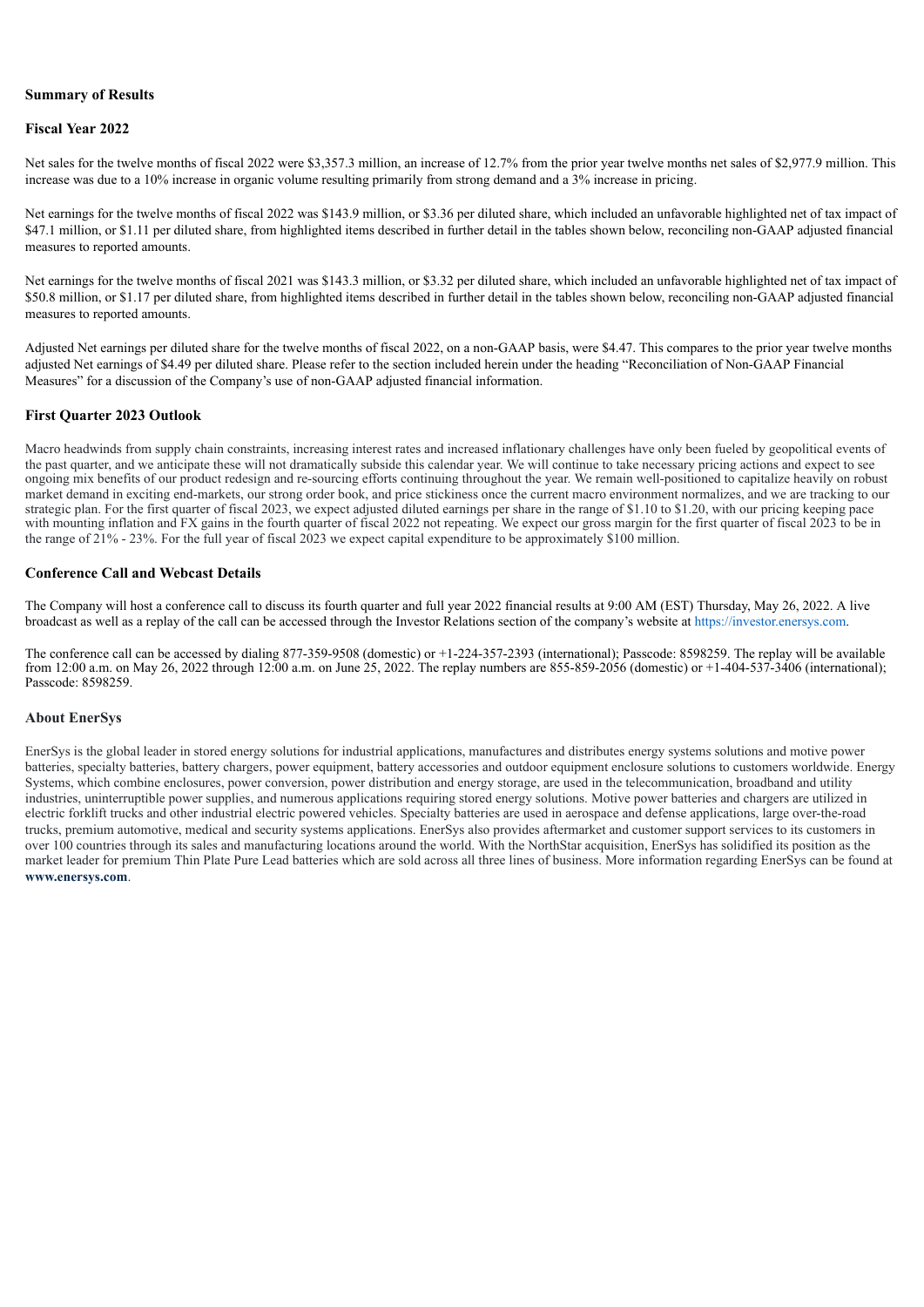#### **Sustainability**

Sustainability at EnerSys is about more than just the benefits and impacts of our products. Our commitment to sustainability encompasses many important environmental, social and governance issues. Sustainability is a fundamental part of how we manage our own operations. Minimizing our environmental footprint is a priority. Sustainability is our commitment to our employees, our customers and the communities we serve. Our products facilitate positive environmental, social and economic impacts around the world. To learn more visit: **https://www.enersys.com/en/about-us/sustainability/**.

#### *Caution Concerning Forward-Looking Statements*

This press release, and oral statements made regarding the subjects of this release, contains forward-looking statements, within the meaning of the Private Securities Litigation Reform Act of 1995, or the Reform Act, which may include, but are not limited to, statements regarding EnerSys' earnings estimates, intention to pay quarterly cash dividends, return capital to stockholders, plans, objectives, expectations and intentions and other statements contained in this press release that are not historical facts, including statements identified by words such as "believe," "plan," "seek," "expect," "intend," "estimate," "anticipate," "will," and similar expressions. All statements addressing operating performance, events, or developments that EnerSys expects or anticipates will occur in the future, including statements relating to sales growth, earnings or earnings per share growth, order intake, backlog, payment of future cash dividends, commodity prices, execution of its stock buy back program, judicial or regulatory proceedings, and market share, as well as statements expressing optimism or pessimism about future operating results or benefits from its cash dividend, its stock buy back programs, future responses to and effects of the COVID-19 pandemic, adverse developments with respect to the economic conditions in the U.S. in the markets in which we operate and other uncertainties, including the impact of supply chain disruptions, interest rate changes, inflationary pressures, geopolitical and other developments and labor shortages on the economic recovery and our business are forward-looking statements within the meaning of the Reform Act. The forward-looking statements are based on management's current views and assumptions regarding future events and operating performance, and are inherently subject to significant business, economic, and competitive uncertainties and contingencies and changes in circumstances, many of which are beyond the Company's control. The statements in this press release are made as of the date of this press release, even if subsequently made available by EnerSys on its website or otherwise. EnerSys does not undertake any obligation to update or revise these statements to reflect events or circumstances occurring after the date of this press release.

Although EnerSys does not make forward-looking statements unless it believes it has a reasonable basis for doing so, EnerSys cannot guarantee their accuracy. The foregoing factors, among others, could cause actual results to differ materially from those described in these forward-looking statements. For a list of other factors which could affect EnerSys' results, including earnings estimates, see EnerSys' filings with the Securities and Exchange Commission, including "Item 7. Management's Discussion and Analysis of Financial Condition and Results of Operations," and "Forward-Looking Statements," set forth in EnerSys' Annual Report on Form 10-K for the fiscal year ended March 31, 2022. No undue reliance should be placed on any forward-looking statements.

## **CONTACT**

**Lisa Hartman** Investor Relations and Financial Media EnerSys 610-236-4040 E-mail: **investorrelations@enersys.com**

**Melissa Maycott** Public Relations Manager Harris, Baio & McCullough 215-440-9800 E-mail: **melissa@hbmadv.com**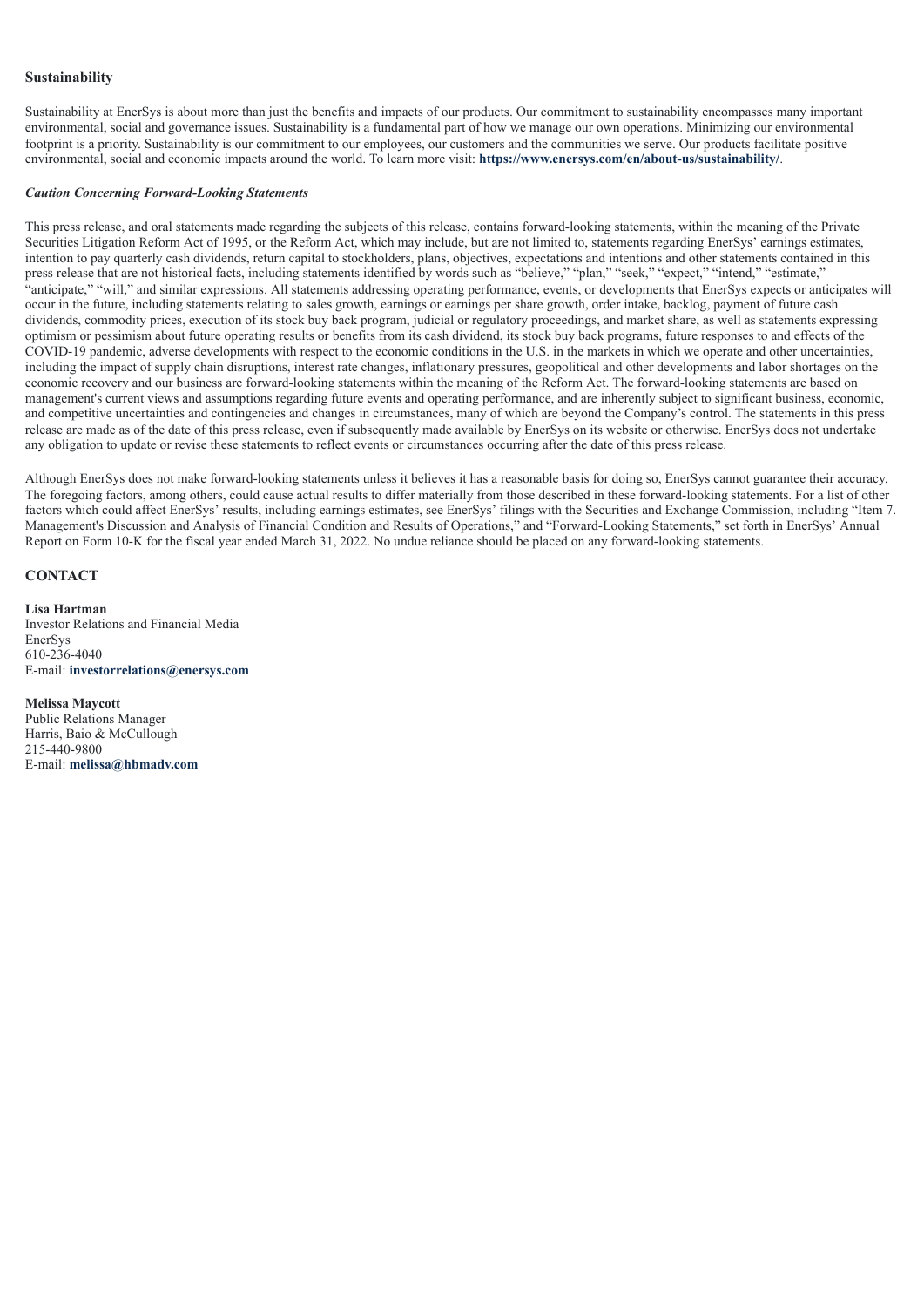#### **EnerSys Consolidated Condensed Statements of Income (Unaudited) (In millions, except share and per share data)**

|                                                                                               | <b>Ouarter ended</b> |                |               |                |              | <b>Twelve months ended</b> |               |                |  |  |
|-----------------------------------------------------------------------------------------------|----------------------|----------------|---------------|----------------|--------------|----------------------------|---------------|----------------|--|--|
|                                                                                               |                      | March 31, 2022 |               | March 31, 2021 |              | March 31, 2022             |               | March 31, 2021 |  |  |
| Net sales                                                                                     | \$                   | 907.0          | <sup>\$</sup> | 813.5 \$       |              | 3,357.3                    | <sup>\$</sup> | 2,977.9        |  |  |
| Gross profit                                                                                  |                      | 194.6          |               | 197.3          |              | 750.0                      |               | 739.1          |  |  |
| Operating expenses                                                                            |                      | 140.3          |               | 124.9          |              | 520.8                      |               | 482.3          |  |  |
| Restructuring and other exit charges                                                          |                      | 5.6            |               | 20.7           |              | 18.8                       |               | 40.4           |  |  |
| Impairment of indefinite-lived intangibles                                                    |                      | 1.2            |               |                |              | 1.2                        |               |                |  |  |
| Loss on assets held for sale                                                                  |                      | 3.0            |               |                |              | 3.0                        |               |                |  |  |
| Operating earnings                                                                            |                      | 44.5           |               | 51.7           |              | 206.2                      |               | 216.4          |  |  |
| Earnings before income taxes                                                                  |                      | 38.9           |               | 43.2           |              | 173.9                      |               | 170.1          |  |  |
| Income tax expense                                                                            |                      | 10.8           |               | 9.4            |              | 30.0                       |               | 26.8           |  |  |
| Net earnings attributable to EnerSys stockholders                                             |                      | 28.1           | S             | 33.8           | S            | 143.9                      | S             | 143.3          |  |  |
|                                                                                               |                      |                |               |                |              |                            |               |                |  |  |
| Net reported earnings per common share attributable to EnerSys stockholders:                  |                      |                |               |                |              |                            |               |                |  |  |
| <b>Basic</b>                                                                                  |                      | 0.68           | <sup>\$</sup> | 0.79           | <sup>S</sup> | 3.42                       | <sup>S</sup>  | 3.37           |  |  |
| Diluted                                                                                       |                      | 0.67           | \$.           | 0.78           | <b>S</b>     | 3.36                       | S             | 3.32           |  |  |
| Dividends per common share                                                                    |                      | 0.175          | -S            | 0.175          |              | 0.70                       |               | 0.70           |  |  |
| Weighted-average number of common shares used in reported earnings per<br>share calculations: |                      |                |               |                |              |                            |               |                |  |  |
| <b>Basic</b>                                                                                  |                      | 41,243,629     |               | 42,686,413     |              | 42,106,337                 |               | 42,548,449     |  |  |
| Diluted                                                                                       |                      | 41,843,270     |               | 43,587,698     |              | 42,783,373                 |               | 43,224,403     |  |  |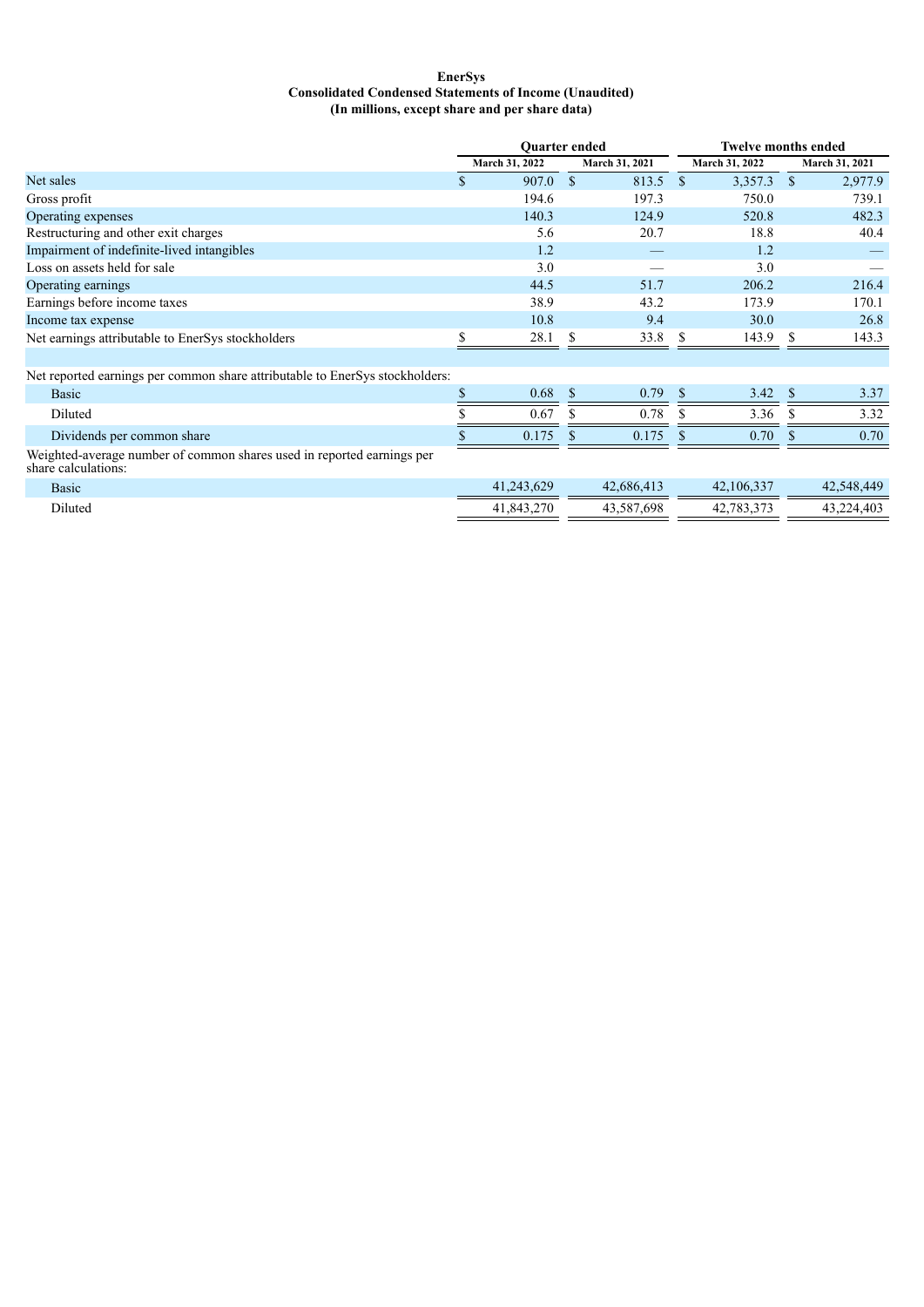#### **EnerSys Consolidated Balance Sheets (In Thousands, Except Share and Per Share Data)**

|                                                                                                                                                                                                          | March 31,    |            |               |           |
|----------------------------------------------------------------------------------------------------------------------------------------------------------------------------------------------------------|--------------|------------|---------------|-----------|
|                                                                                                                                                                                                          |              | 2022       |               | 2021      |
| <b>Assets</b>                                                                                                                                                                                            |              |            |               |           |
| Current assets:                                                                                                                                                                                          |              |            |               |           |
| Cash and cash equivalents                                                                                                                                                                                | $\mathbb{S}$ | 402,488    | -\$           | 451,808   |
| Accounts receivable, net of allowance for doubtful accounts<br>$(2022 - $12, 219; 2021 - $12, 992)$                                                                                                      |              | 719,434    |               | 603,581   |
| Inventories, net                                                                                                                                                                                         |              | 715,712    |               | 518,247   |
| Prepaid and other current assets                                                                                                                                                                         |              | 155,559    |               | 117,681   |
| Total current assets                                                                                                                                                                                     |              | 1,993,193  |               | 1,691,317 |
| Property, plant, and equipment, net                                                                                                                                                                      |              | 503,264    |               | 497,056   |
| Goodwill                                                                                                                                                                                                 |              | 700,640    |               | 705,593   |
| Other intangible assets, net                                                                                                                                                                             |              | 396,202    |               | 430,898   |
| Deferred taxes                                                                                                                                                                                           |              | 60,479     |               | 65,212    |
| Other assets                                                                                                                                                                                             |              | 82,868     |               | 72,721    |
| <b>Total assets</b>                                                                                                                                                                                      | \$           | 3,736,646  | \$            | 3,462,797 |
| <b>Liabilities and Equity</b>                                                                                                                                                                            |              |            |               |           |
| Current liabilities:                                                                                                                                                                                     |              |            |               |           |
| Short-term debt                                                                                                                                                                                          | \$           | 55,084     | $\mathcal{S}$ | 34,153    |
| Current portion of finance leases                                                                                                                                                                        |              | 185        |               | 236       |
| Accounts payable                                                                                                                                                                                         |              | 393,096    |               | 323,876   |
| Accrued expenses                                                                                                                                                                                         |              | 289,765    |               | 318,723   |
| Total current liabilities                                                                                                                                                                                |              | 738,130    |               | 676,988   |
| Long-term debt, net of unamortized debt issuance costs                                                                                                                                                   |              | 1,243,002  |               | 969,618   |
| Finance leases                                                                                                                                                                                           |              | 231        |               | 435       |
| Deferred taxes                                                                                                                                                                                           |              | 78,228     |               | 76,412    |
| Other liabilities                                                                                                                                                                                        |              | 183,780    |               | 195,768   |
| <b>Total liabilities</b>                                                                                                                                                                                 |              | 2,243,371  |               | 1,919,221 |
| Commitments and contingencies                                                                                                                                                                            |              |            |               |           |
| Equity:                                                                                                                                                                                                  |              |            |               |           |
| Preferred Stock, \$0.01 par value, 1,000,000 shares authorized, no shares issued or outstanding at March<br>31, 2022 and at March 31, 2021                                                               |              |            |               |           |
| Common Stock, \$0.01 par value per share, 135,000,000 shares authorized, 55,748,924 shares issued and<br>40,986,658 shares outstanding at March 31, 2022; 55,552,810 shares issued and 42,753,020 shares |              | 557        |               | 555       |
| outstanding at March 31, 2021<br>Additional paid-in capital                                                                                                                                              |              | 571,464    |               | 554,168   |
|                                                                                                                                                                                                          |              |            |               |           |
| Treasury stock at cost, 14,762,266 shares held as of March 31, 2022 and 12,799,790 shares held as of<br>March 31, 2021                                                                                   |              | (719, 119) |               | (563,481) |
| Retained earnings                                                                                                                                                                                        |              | 1,783,586  |               | 1,669,751 |
| Contra equity - indemnification receivable                                                                                                                                                               |              | (3,620)    |               | (5,355)   |
| Accumulated other comprehensive loss                                                                                                                                                                     |              | (143, 495) |               | (115,883) |
| Total EnerSys stockholders' equity                                                                                                                                                                       |              | 1,489,373  |               | 1,539,755 |
| Nonredeemable noncontrolling interests                                                                                                                                                                   |              | 3,902      |               | 3,821     |
| Total equity                                                                                                                                                                                             |              | 1,493,275  |               | 1,543,576 |
| Total liabilities and equity                                                                                                                                                                             | \$           | 3,736,646  | $\mathbb{S}$  | 3,462,797 |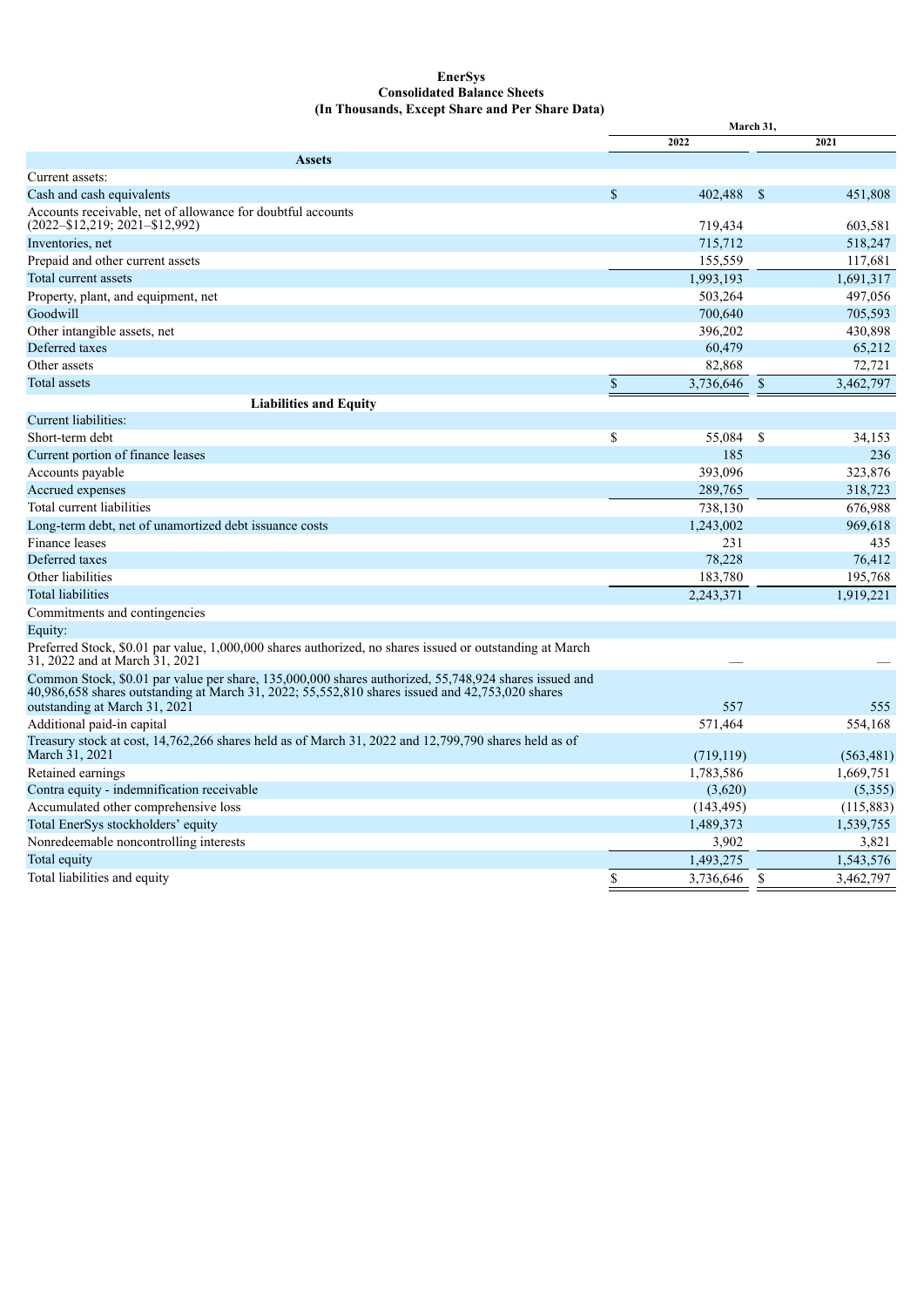#### **EnerSys Consolidated Statements of Cash Flows (In Thousands)**

|                                                                                     | Fiscal year ended March 31, |            |                          |               |                     |  |  |
|-------------------------------------------------------------------------------------|-----------------------------|------------|--------------------------|---------------|---------------------|--|--|
|                                                                                     |                             | 2022       | 2021                     | 2020          |                     |  |  |
| <b>Cash flows from operating activities</b>                                         |                             |            |                          |               |                     |  |  |
| Net earnings                                                                        | \$                          | 143,911    | \$<br>143,374            | \$            | 137,116             |  |  |
| Adjustments to reconcile net earnings to net cash provided by operating activities: |                             |            |                          |               |                     |  |  |
| Depreciation and amortization                                                       |                             | 95,878     | 94,082                   |               | 87,344              |  |  |
| Write-off of assets relating to restructuring and other exit charges                |                             | 6,503      | 10,231                   |               | 10,986              |  |  |
| Loss on assets held for sale                                                        |                             | 2,973      | $\overline{\phantom{0}}$ |               |                     |  |  |
| Impairment of goodwill                                                              |                             |            |                          |               | 39,713              |  |  |
| Impairment of indefinite-lived intangibles and fixed assets                         |                             | 1,178      |                          |               | 4,549               |  |  |
| Derivatives not designated in hedging relationships:                                |                             |            |                          |               |                     |  |  |
| Net losses (gains)                                                                  |                             | 157        | (430)                    |               | 178                 |  |  |
| Cash proceeds (settlements)                                                         |                             | 255        | 905                      |               | (793)               |  |  |
| Provision for doubtful accounts                                                     |                             | 2,621      | 178                      |               | 4,821               |  |  |
| Deferred income taxes                                                               |                             | 1,115      | (8,994)                  |               | (16, 486)           |  |  |
| Non-cash interest expense                                                           |                             | 2,107      | 2,072                    |               | 1,673               |  |  |
| Stock-based compensation                                                            |                             | 24,289     | 19,817                   |               | 20,780              |  |  |
| Gain on disposal of property, plant, and equipment                                  |                             | (490)      | (3,883)                  |               | (86)                |  |  |
| Changes in assets and liabilities, net of effects of acquisitions:                  |                             |            |                          |               |                     |  |  |
| Accounts receivable                                                                 |                             | (128, 956) | 8,713                    |               | 26,486              |  |  |
| Inventories                                                                         |                             | (212, 839) | 24,176                   |               | (9,379)             |  |  |
| Prepaid and other current assets                                                    |                             | (32,044)   | 27,292                   |               | (17, 508)           |  |  |
| Other assets                                                                        |                             | 270        | 424                      |               | 3,089               |  |  |
| Accounts payable                                                                    |                             | 65,316     | 20,797                   |               | (33, 490)           |  |  |
| Accrued expenses                                                                    |                             | (38, 578)  | 32,357                   |               | 7,055               |  |  |
| Other liabilities                                                                   |                             | 749        | (12, 736)                |               | (12,650)            |  |  |
| Net cash (used in) provided by operating activities                                 |                             | (65, 585)  | 358,375                  |               | 253,398             |  |  |
| <b>Cash flows from investing activities</b>                                         |                             |            |                          |               |                     |  |  |
| Capital expenditures                                                                |                             | (74, 041)  | (70,020)                 |               | (101, 425)          |  |  |
| Purchase of businesses                                                              |                             |            |                          |               | (176, 548)          |  |  |
| Proceeds from disposal of facility                                                  |                             | 3,268      |                          |               | 720                 |  |  |
| Insurance proceeds relating to property, plant and equipment                        |                             |            | 4,800                    |               | 403                 |  |  |
| Proceeds from disposal of property, plant, and equipment                            |                             | 1,540      | 176                      |               | 2,031               |  |  |
| Net cash used in investing activities                                               |                             | (69, 233)  | (65, 044)                |               | (274, 819)          |  |  |
| <b>Cash flows from financing activities</b>                                         |                             |            |                          |               |                     |  |  |
| Net borrowings (repayments) on short-term debt                                      |                             | 20,556     | (15,934)                 |               | (5,325)             |  |  |
| Proceeds from Second Amended 2017 Revolver borrowings                               |                             | 523,400    | 102,000                  |               | 386,700             |  |  |
| Proceeds from 2027 Notes                                                            |                             |            |                          |               | 300,000             |  |  |
| Repayments of Second Amended 2017 Revolver borrowings                               |                             | (88, 400)  | (210,000)                |               | (517,700)           |  |  |
| Repayments of Second Amended 2017 Term Loan                                         |                             | (161, 447) | (39, 589)                |               | (28, 138)           |  |  |
| Debt issuance costs                                                                 |                             | (2,952)    |                          |               | (4,607)             |  |  |
| Finance lease obligations and other                                                 |                             | 810        | 650                      |               | 995                 |  |  |
| Option proceeds, net                                                                |                             | 1,336      | 9,114                    |               | 1,417               |  |  |
| Payment of taxes related to net share settlement of equity awards                   |                             | (9,150)    | (5, 153)                 |               | (6, 393)            |  |  |
| Purchase of treasury stock                                                          |                             | (156, 366) |                          |               | (34, 561)           |  |  |
| Dividends paid to stockholders                                                      |                             | (29, 353)  | (29, 812)                |               | (29,705)            |  |  |
| Net cash provided by (used in) financing activities                                 |                             | 98,434     | (188, 724)               |               | 62,683              |  |  |
| Effect of exchange rate changes on cash and cash equivalents                        |                             |            | 20,222                   |               |                     |  |  |
| Net (decrease) increase in cash and cash equivalents                                |                             | (12, 936)  | 124,829                  |               | (13, 495)<br>27,767 |  |  |
|                                                                                     |                             | (49,320)   |                          |               |                     |  |  |
| Cash and cash equivalents at beginning of year                                      |                             | 451,808    | 326,979                  |               | 299,212             |  |  |
| Cash and cash equivalents at end of year                                            | $\mathbb S$                 | 402,488    | $\mathbb{S}$<br>451,808  | $\mathcal{S}$ | 326,979             |  |  |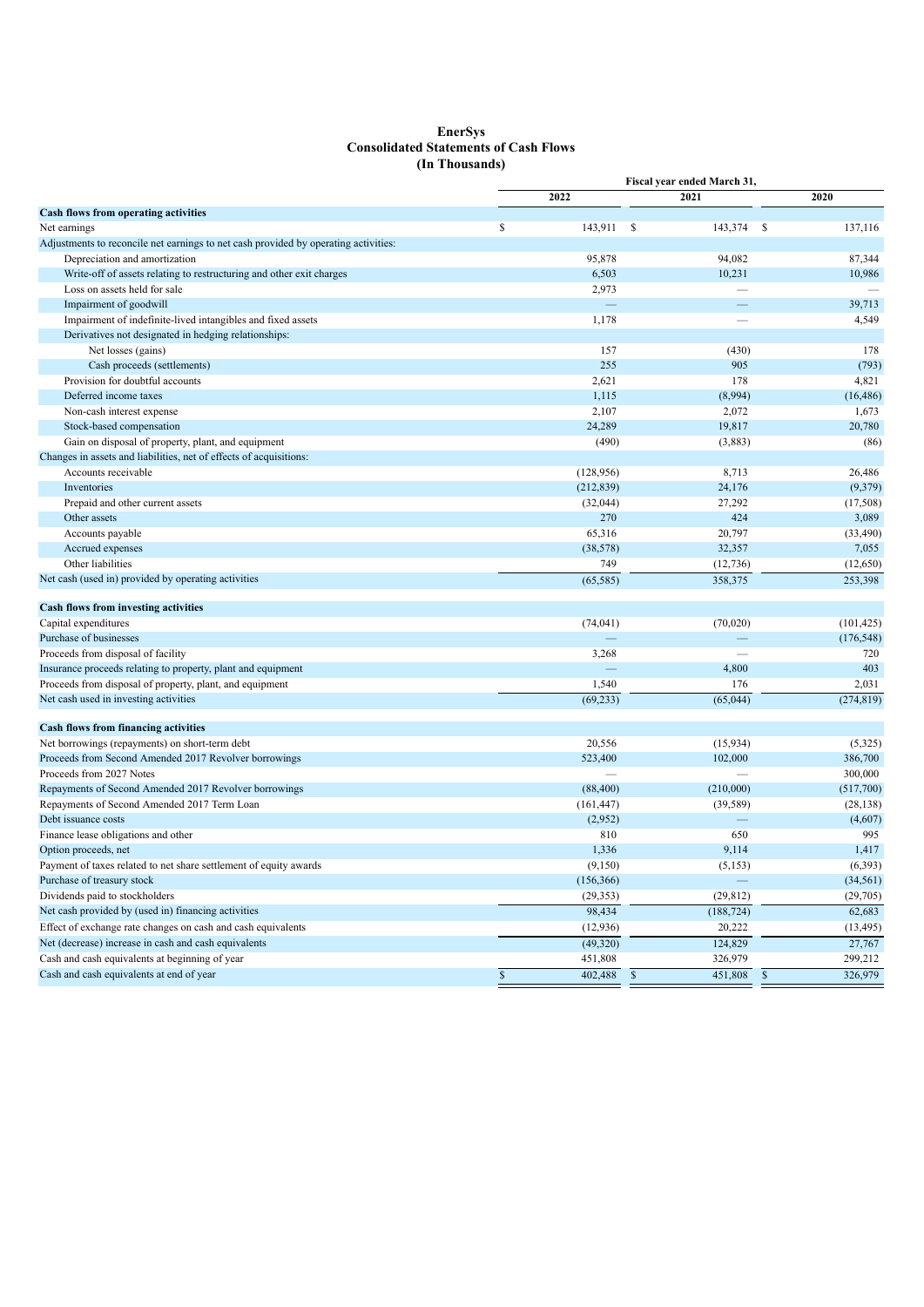#### **Reconciliation of GAAP to Non-GAAP Financial Measures**

This press release contains financial information determined by methods other than in accordance with U.S. Generally Accepted Accounting Principles, ("GAAP"). EnerSys' management uses the non-GAAP measures "adjusted Net earnings", "adjusted Diluted EPS", "adjusted operating earnings" and "adjusted EBITDA" as applicable, in their analysis of the Company's performance. Adjusted Net earnings and adjusted operating earnings measure, as used by EnerSys in past quarters and years, adjusts Net earnings and operating earnings determined in accordance with GAAP to reflect changes in financial results associated with the Company's restructuring initiatives and other highlighted charges and income items. Adjusted EBITDA is a key performance measure that our management uses to assess our operating performance. Because Adjusted EBITDA facilitates internal comparisons of our historical operating performance on a more consistent basis, we use this measure as an overall assessment of our performance, to evaluate the effectiveness of our business strategies and for business planning purposes. We calculate Adjusted EBITDA as net income before interest income, interest expense, other (income) expense net, provision (benefit) for income taxes, depreciation and amortization, further adjusted to exclude restructuring and exit activities, impairment of goodwill, indefinite-lived intangibles and other assets, acquisition activities and those charges and credits that are not directly related to operating unit performance. EBITDA is calculated as net income before interest income, interest expense, other (income) expense net, provision (benefit) for income taxes, depreciation and amortization. Management believes the presentation of these financial measures reflecting these non-GAAP adjustments provides important supplemental information in evaluating the operating results of the Company as distinct from results that include items that are not indicative of ongoing operating results and overall business performance; in particular, those charges that the Company incurs as a result of restructuring activities, impairment of goodwill and indefinite-lived intangibles and other assets, acquisition activities and those charges and credits that are not directly related to operating unit performance, such as significant legal proceedings, amortization of Alpha and NorthStar related intangible assets and tax valuation allowance changes, including those related to the AHV (Old-Age and Survivors Insurance) Financing (TRAF) in Switzerland. Because these charges are not incurred as a result of ongoing operations, or are incurred as a result of a potential or previous acquisition, they are not as helpful a measure of the performance of our underlying business, particularly in light of their unpredictable nature and are difficult to forecast. Although we exclude the amortization of purchased intangibles from these non-GAAP measures, management believes that it is important for investors to understand that such intangible assets were recorded as part of purchase accounting and contribute to revenue generation.

Income tax effects of non-GAAP adjustments are calculated using the applicable statutory tax rate for the jurisdictions in which the charges (benefits) are incurred, while taking into consideration any valuation allowances. For those items which are non-taxable, the tax expense (benefit) is calculated at 0%.

These non-GAAP disclosures have limitations as an analytical tool, should not be viewed as a substitute for operating earnings, Net earnings or net income determined in accordance with GAAP, and should not be considered in isolation or as a substitute for analysis of the Company's results as reported under GAAP, nor are they necessarily comparable to non-GAAP performance measures that may be presented by other companies. Management believes that this non-GAAP supplemental information will be helpful in understanding the Company's ongoing operating results. This supplemental presentation should not be construed as an inference that the Company's future results will be unaffected by similar adjustments to Net earnings determined in accordance with GAAP.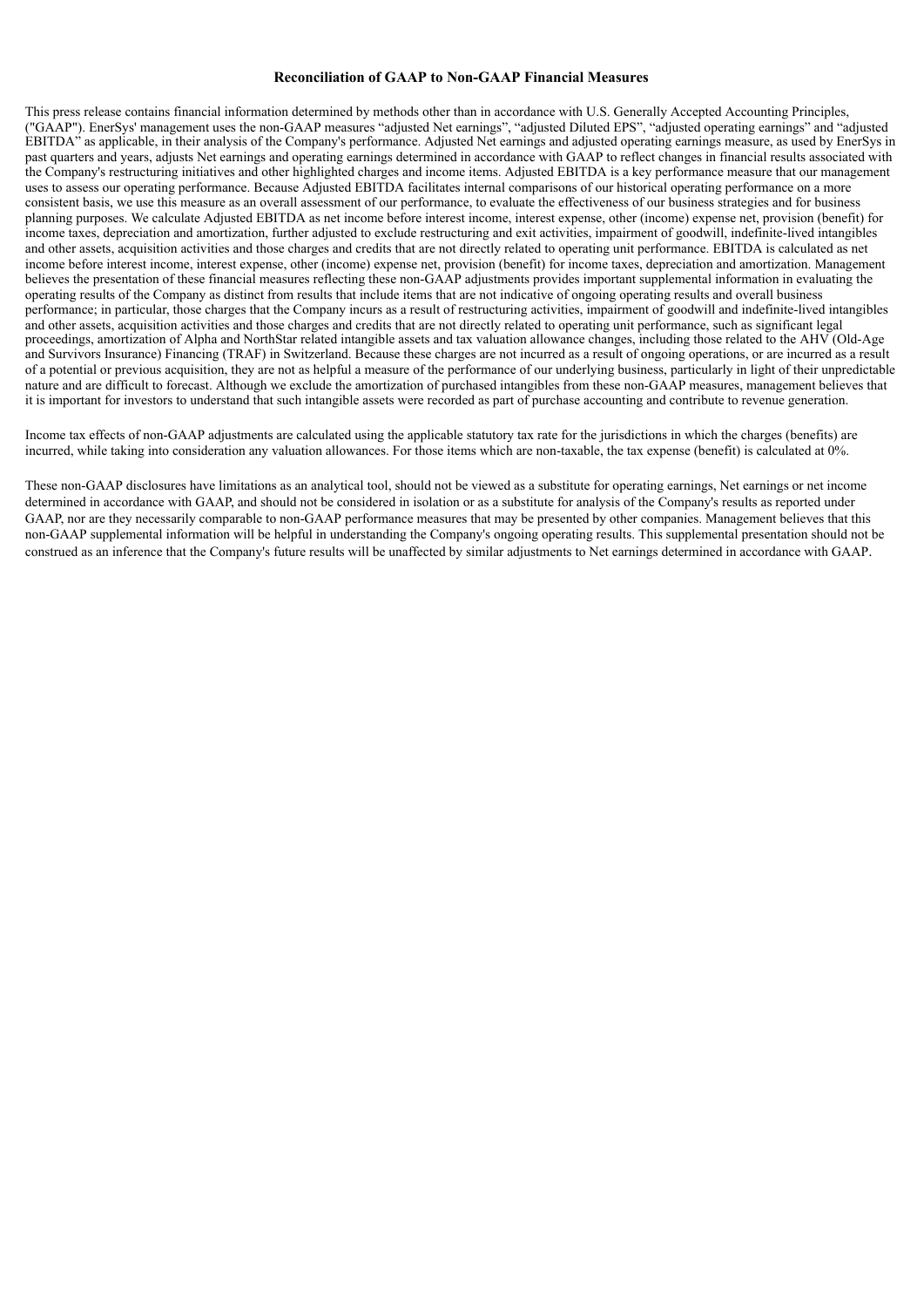A reconciliation of non-GAAP adjusted operating earnings is set forth in the table below, providing a reconciliation of non-GAAP adjusted operating earnings to the Company's reported operating results for its business segments.

## **Business Segment Operating Results**

|                                                          | <b>Ouarter</b> ended<br>(\$ millions) |                       |  |                     |    |                  |               |              |  |  |
|----------------------------------------------------------|---------------------------------------|-----------------------|--|---------------------|----|------------------|---------------|--------------|--|--|
|                                                          |                                       |                       |  | March 31, 2022      |    |                  |               |              |  |  |
|                                                          |                                       | <b>Energy Systems</b> |  | <b>Motive Power</b> |    | <b>Specialty</b> |               | <b>Total</b> |  |  |
| <b>Net Sales</b>                                         |                                       | 410.4                 |  | 364.9               | -S | 131.7            | <sup>\$</sup> | 907.0        |  |  |
|                                                          |                                       |                       |  |                     |    |                  |               |              |  |  |
| <b>Operating Earnings</b>                                | \$                                    | 4.7 <sup>°</sup>      |  | 29.8 <sup>°</sup>   |    | 10.0             | - \$          | 44.5         |  |  |
| Inventory adjustment relating to exit activities         |                                       | 0.2                   |  | 1.4                 |    |                  |               | 1.6          |  |  |
| Restructuring and other exit charges                     |                                       | 1.4                   |  | 4.2                 |    |                  |               | 5.6          |  |  |
| Impairment of indefinite-lived intangibles               |                                       | 0.5                   |  | 0.7                 |    |                  |               | 1.2          |  |  |
| Loss on assets held for sale                             |                                       |                       |  | 3.0                 |    |                  |               | 3.0          |  |  |
| Amortization of identified intangible assets from recent |                                       |                       |  |                     |    |                  |               |              |  |  |
| acquisitions                                             |                                       | 5.8                   |  |                     |    | 0.5              |               | 6.3          |  |  |
| Other                                                    |                                       | 3.3                   |  | 1.0 <sub>1</sub>    |    | 0.3              |               | 4.6          |  |  |
| <b>Adjusted Operating Earnings</b>                       |                                       | 15.9                  |  | 40.1                |    | 10.8             |               | 66.8         |  |  |

|                                                          | <b>Ouarter</b> ended<br>(\$ millions) |                       |  |                     |  |                  |  |       |  |  |
|----------------------------------------------------------|---------------------------------------|-----------------------|--|---------------------|--|------------------|--|-------|--|--|
|                                                          |                                       |                       |  | March 31, 2021      |  |                  |  |       |  |  |
|                                                          |                                       | <b>Energy Systems</b> |  | <b>Motive Power</b> |  | <b>Specialty</b> |  | Total |  |  |
| <b>Net Sales</b>                                         |                                       | 348.8                 |  | 332.8               |  | 131.9            |  | 813.5 |  |  |
|                                                          |                                       |                       |  |                     |  |                  |  |       |  |  |
| <b>Operating Earnings</b>                                | $\mathbf{D}$                          | $3.1 \quad$ \$        |  | $31.9$ \$           |  | 16.7 S           |  | 51.7  |  |  |
| Restructuring and other exit charges                     |                                       | 0.5                   |  | 20.0                |  | 0.2              |  | 20.7  |  |  |
| Amortization of identified intangible assets from recent |                                       |                       |  |                     |  |                  |  |       |  |  |
| acquisitions                                             |                                       | 5.5                   |  |                     |  | 0.5              |  | 6.0   |  |  |
| <b>Adjusted Operating Earnings</b>                       |                                       | 9.1                   |  | 51.9                |  | 17.4             |  | 78.4  |  |  |
|                                                          |                                       |                       |  |                     |  |                  |  |       |  |  |

| Increase (Decrease) % from prior year quarter | <b>Energy Systems</b> | <b>Motive Power</b> | <b>Specialty</b> | <b>Total</b> |
|-----------------------------------------------|-----------------------|---------------------|------------------|--------------|
| Net Sales                                     | $17.6\%$              | $9.7\%$             | $(0.2)\%$        | 11.5 %       |
| <b>Operating Earnings</b>                     | 51.4                  | (6.4)               | (40.2)           | (13.9)       |
| <b>Adjusted Operating Earnings</b>            | 74.0                  | (22.7)              | (38.0)           | (14.8)       |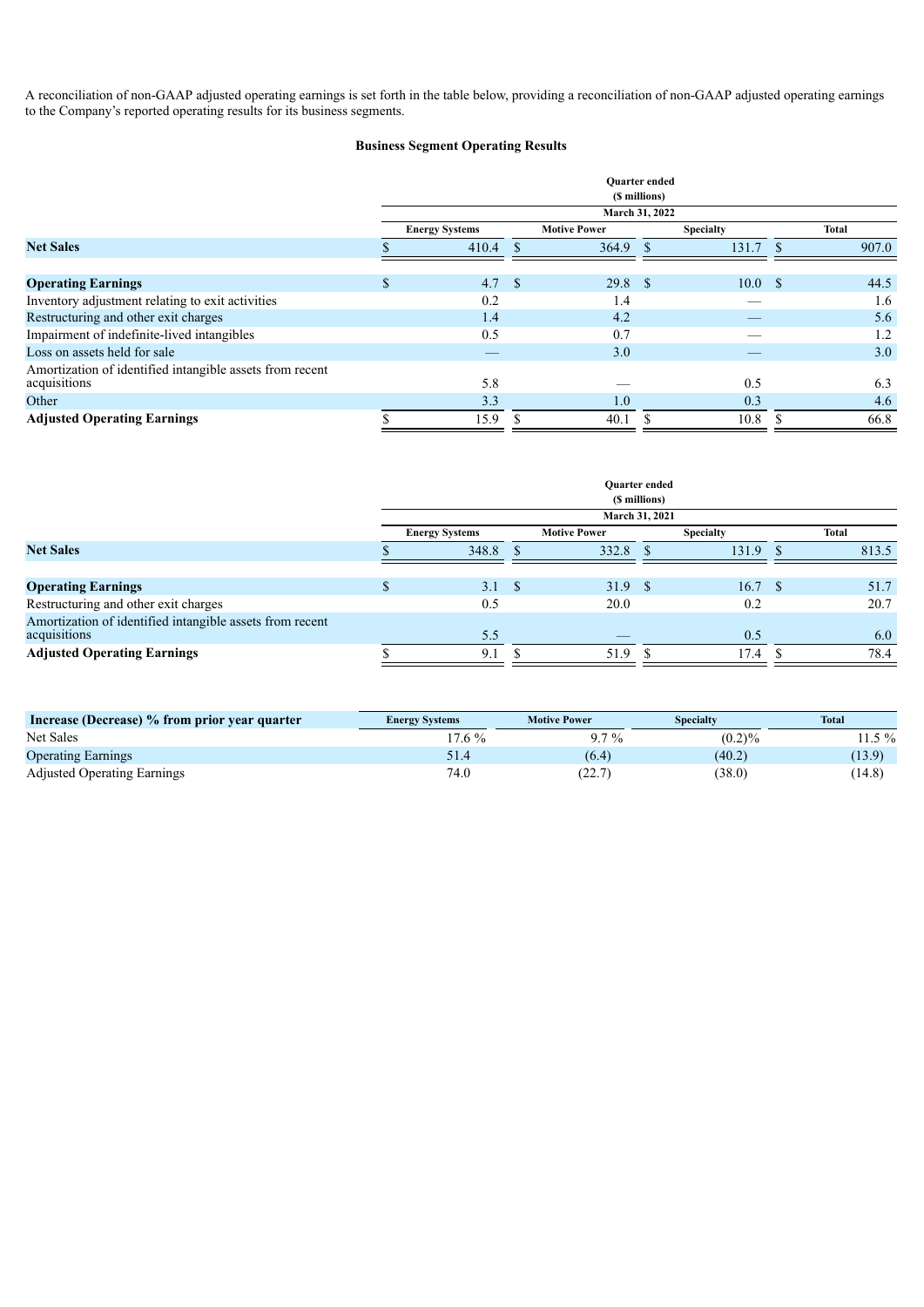|                                                          |                |                       |  | <b>Twelve months ended</b> |               |                  |  |              |
|----------------------------------------------------------|----------------|-----------------------|--|----------------------------|---------------|------------------|--|--------------|
|                                                          |                |                       |  |                            | (\$ millions) |                  |  |              |
|                                                          | March 31, 2022 |                       |  |                            |               |                  |  |              |
|                                                          |                | <b>Energy Systems</b> |  | <b>Motive Power</b>        |               | <b>Specialty</b> |  | <b>Total</b> |
| <b>Net Sales</b>                                         |                | 1,536.6               |  | 1,361.2                    | -S            | 459.5            |  | 3,357.3      |
|                                                          |                |                       |  |                            |               |                  |  |              |
| <b>Operating Earnings</b>                                | \$.            | 15.1 S                |  | $146.5$ \$                 |               | $44.6$ \$        |  | 206.2        |
| Inventory adjustment relating to exit activities         |                | 0.2                   |  | 2.4                        |               |                  |  | 2.6          |
| Restructuring and other exit charges                     |                | 2.8                   |  | 17.1                       |               | (1.1)            |  | 18.8         |
| Impairment of indefinite-lived intangibles               |                | 0.5                   |  | 0.7                        |               |                  |  | 1.2          |
| Loss on assets held for sale                             |                |                       |  | 3.0                        |               |                  |  | 3.0          |
| Amortization of identified intangible assets from recent |                |                       |  |                            |               |                  |  |              |
| acquisitions                                             |                | 23.6                  |  |                            |               | 1.8              |  | 25.4         |
| Other                                                    |                | 5.1                   |  | 1.0                        |               | 0.3              |  | 6.4          |
| <b>Adjusted Operating Earnings</b>                       |                | 47.3                  |  | 170.7                      |               | 45.6             |  | 263.6        |

|                                                          | <b>Twelve months ended</b> |                       |  |                     |      |                  |     |         |  |  |  |
|----------------------------------------------------------|----------------------------|-----------------------|--|---------------------|------|------------------|-----|---------|--|--|--|
|                                                          | (\$ millions)              |                       |  |                     |      |                  |     |         |  |  |  |
|                                                          |                            |                       |  | March 31, 2021      |      |                  |     |         |  |  |  |
|                                                          |                            | <b>Energy Systems</b> |  | <b>Motive Power</b> |      | <b>Specialty</b> |     | Total   |  |  |  |
| <b>Net Sales</b>                                         |                            | 1,380.2               |  | 1,163.8             |      | 433.9            |     | 2,977.9 |  |  |  |
|                                                          |                            |                       |  |                     |      |                  |     |         |  |  |  |
| <b>Operating Earnings</b>                                | $\mathbf{D}$               | $63.8$ \$             |  | 106.7               | - \$ | 45.9             | -\$ | 216.4   |  |  |  |
| Restructuring and other exit charges                     |                            | 3.1                   |  | 36.9                |      | 0.4              |     | 40.4    |  |  |  |
| Amortization of identified intangible assets from recent |                            |                       |  |                     |      |                  |     |         |  |  |  |
| acquisitions                                             |                            | 23.5                  |  |                     |      | 1.8              |     | 25.3    |  |  |  |
| Acquisition activity expense                             |                            | 0.2                   |  |                     |      | 0.1              |     | 0.3     |  |  |  |
| Other                                                    |                            | 1.5                   |  | 0.3                 |      |                  |     | 1.8     |  |  |  |
| <b>Adjusted Operating Earnings</b>                       |                            | 92.1                  |  | 143.9               |      | 48.2             |     | 284.2   |  |  |  |

| Increase (Decrease) over prior year | <b>Energy Systems</b> | <b>Motive Power</b> | <b>Specialty</b> | <b>Total</b>             |
|-------------------------------------|-----------------------|---------------------|------------------|--------------------------|
| Net Sales                           | $1.3\%$               | $17.0\%$            | 5.9 %            | $12.7\%$                 |
| <b>Operating Earnings</b>           | (76.3)                | 37.4                | (2.7)            | (4.7)                    |
| <b>Adjusted Operating Earnings</b>  | (48.8)                | 18.8                | (5.2             | $\overline{\phantom{a}}$ |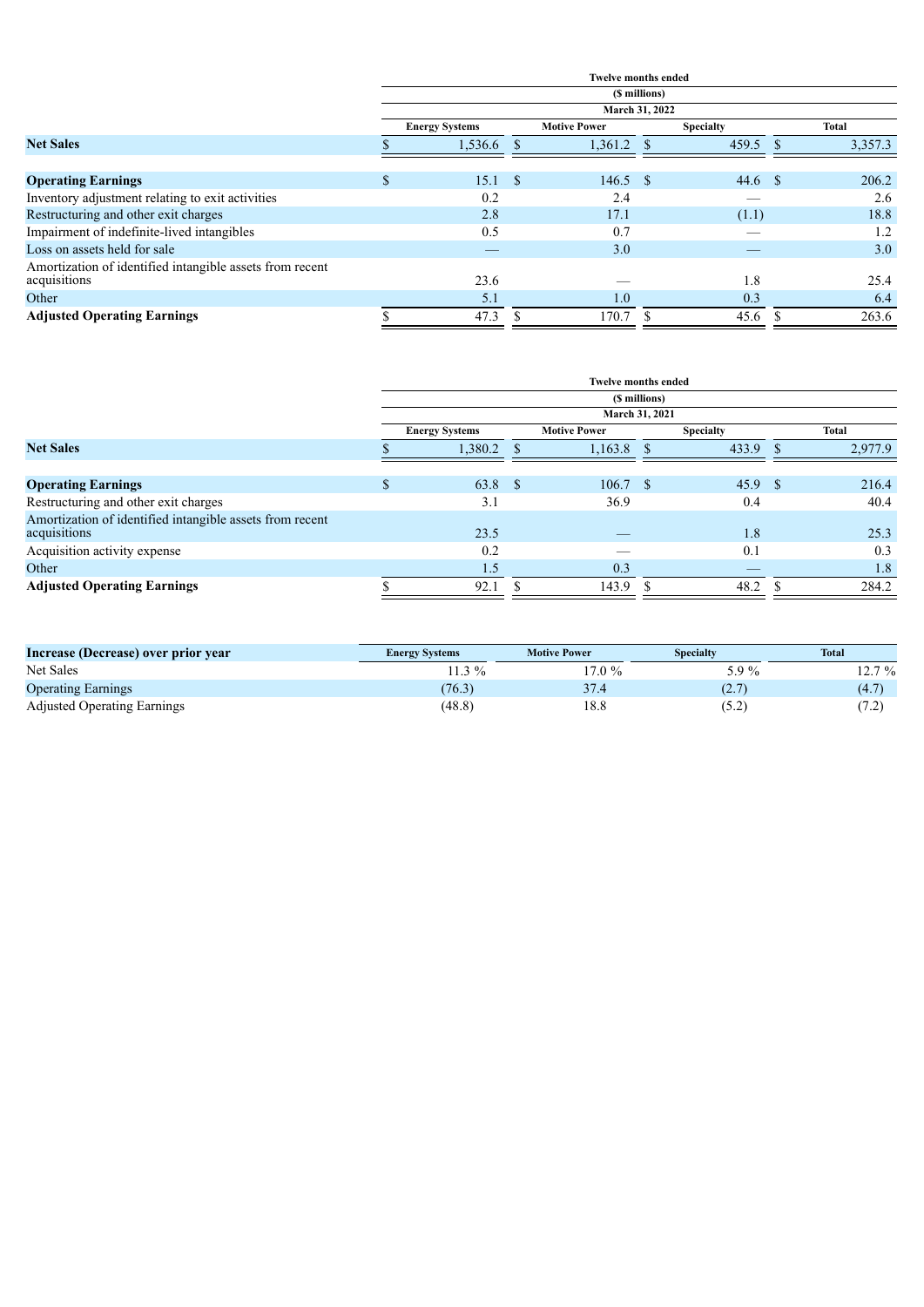## **Reconciliations of GAAP to Non-GAAP Financial Measures (Unaudited)**

## The table below presents a reconciliation of Net Earnings to EBITDA and Adjusted EBITDA:

|                      |                | <b>Ouarter ended</b> | <b>Twelve months ended</b> |                       |  |  |
|----------------------|----------------|----------------------|----------------------------|-----------------------|--|--|
|                      | March 31, 2022 | March 31, 2021       | <b>March 31, 2022</b>      | March 31, 2021        |  |  |
| Net Earnings         | 28.1           | 33.8                 | 143.9                      | 143.3<br><sup>3</sup> |  |  |
| Depreciation         | 15.3           | 15.8                 | 62.6                       | 60.9                  |  |  |
| Amortization         | 8.2            | 8.1                  | 33.2                       | 33.4                  |  |  |
| Interest             | 9.4            | 9.1                  | 37.8                       | 38.5                  |  |  |
| <b>Income Taxes</b>  | 10.8           | 9.4                  | 30.0                       | 26.8                  |  |  |
| <b>EBITDA</b>        | 71.8           | 76.2                 | 307.5                      | 302.9                 |  |  |
| Non-GAAP adjustments | 16.0           | 20.7                 | 32.0                       | 42.5                  |  |  |
| Adjusted EBITDA      | 87.8           | 96.9                 | 339.5                      | 345.4                 |  |  |

The following table provides the non-GAAP adjustments shown in the reconciliation above:

|                                                  | <b>Ouarter ended</b>  |                  |                       |  | <b>Twelve months ended</b> |  |                |  |
|--------------------------------------------------|-----------------------|------------------|-----------------------|--|----------------------------|--|----------------|--|
|                                                  | <b>March 31, 2022</b> |                  | <b>March 31, 2021</b> |  | <b>March 31, 2022</b>      |  | March 31, 2021 |  |
| Inventory adjustment relating to exit activities |                       | 4.6 <sup>7</sup> | $0.0\,$<br>-S         |  | 2.6                        |  |                |  |
| Restructuring and other exit charges             |                       | 5.6              | 20.7                  |  | 18.8                       |  | 40.4           |  |
| Impairment of indefinite-lived intangibles       |                       | 1.2              |                       |  | 1.2                        |  |                |  |
| Loss on assets held for sale                     |                       | 3.0              |                       |  | 3.0                        |  |                |  |
| Acquisition activity expense                     |                       |                  |                       |  |                            |  | 0.3            |  |
| Other                                            |                       | 4.6              |                       |  | 6.4                        |  | 1.8            |  |
| Non-GAAP adjustments                             |                       | 16.0             | 20.7                  |  | 32.0                       |  | 42.5           |  |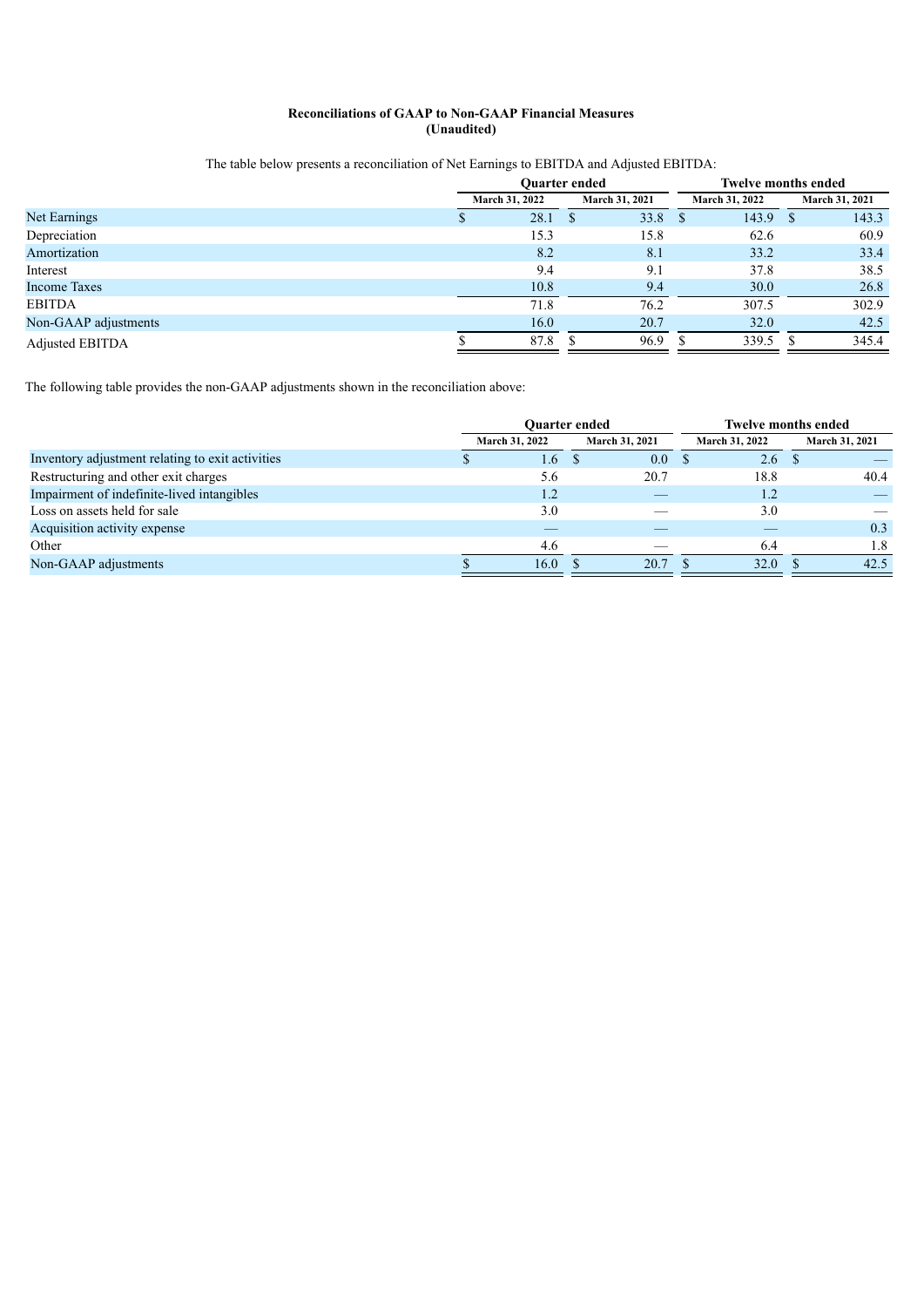Included below is a reconciliation of non-GAAP adjusted Net earnings to reported amounts. Non-GAAP adjusted operating earnings and Net earnings are calculated excluding restructuring and other highlighted charges and credits. The following tables provide additional information regarding certain non-GAAP measures:

|                                                                       |   | <b>Ouarter</b> ended<br>(in millions, except share and per share amounts) |                |  |  |
|-----------------------------------------------------------------------|---|---------------------------------------------------------------------------|----------------|--|--|
|                                                                       |   |                                                                           |                |  |  |
|                                                                       |   | March 31, 2022                                                            | March 31, 2021 |  |  |
| <b>Net Earnings reconciliation</b>                                    |   |                                                                           |                |  |  |
| As reported Net Earnings                                              | S | 28.1<br>S                                                                 | 33.8           |  |  |
| Non-GAAP adjustments:                                                 |   |                                                                           |                |  |  |
| Inventory adjustment relating to exit activities                      |   | 1.6(1)                                                                    |                |  |  |
| Restructuring and other exit charges                                  |   | 5.6(1)                                                                    | 20.7(1)        |  |  |
| Impairment of indefinite-lived intangibles                            |   | 1.2(2)                                                                    |                |  |  |
| Loss on assets held for sale                                          |   | 3.0(3)                                                                    |                |  |  |
| Amortization of identified intangible assets from recent acquisitions |   | 6.3(4)                                                                    | 6.0(4)         |  |  |
| Other                                                                 |   | 4.6(6)                                                                    |                |  |  |
| Purchase accounting related tax                                       |   |                                                                           | 2.2            |  |  |
| Income tax effect of above non-GAAP adjustments                       |   | (0.3)                                                                     | (6.2)          |  |  |
| <b>Non-GAAP adjusted Net Earnings</b>                                 |   | 50.1<br>S.                                                                | 56.5           |  |  |
| Outstanding shares used in per share calculations                     |   |                                                                           |                |  |  |
| <b>Basic</b>                                                          |   | 41,243,629                                                                | 42,686,413     |  |  |
| Diluted                                                               |   | 41,843,270                                                                | 43,587,698     |  |  |
| Non-GAAP adjusted Net Earnings per share:                             |   |                                                                           |                |  |  |
| Basic                                                                 |   | 1.21                                                                      | 1.33           |  |  |
| Diluted                                                               |   | 1.20                                                                      | 1.30           |  |  |
| Reported Net Earnings (Loss) per share:                               |   |                                                                           |                |  |  |
| Basic                                                                 |   | 0.68                                                                      | 0.79           |  |  |
| Diluted                                                               |   | 0.67                                                                      | 0.78           |  |  |
| Dividends per common share                                            |   | 0.175                                                                     | 0.175          |  |  |

The following table provides the line of business allocation of the non-GAAP adjustments shown in the reconciliation above:

|                                                                                            |  | <b>Ouarter</b> ended<br>(\$ millions)   |         |  |
|--------------------------------------------------------------------------------------------|--|-----------------------------------------|---------|--|
|                                                                                            |  |                                         |         |  |
|                                                                                            |  | March 31, 2022<br><b>March 31, 2021</b> |         |  |
|                                                                                            |  | Pre-tax                                 | Pre-tax |  |
| (1) Inventory adjustment relating to exit activities - Energy Systems                      |  | 0.2                                     |         |  |
| (1) Inventory adjustment relating to exit activities - Motive                              |  | 1.4                                     |         |  |
| (1) Restructuring and other exit charges - Energy Systems                                  |  | 1.4                                     | 0.5     |  |
| (1) Restructuring and other exit charges - Motive Power                                    |  | 4.2                                     | 20.0    |  |
| (1) Restructuring and other exit charges - Specialty                                       |  | —                                       | 0.2     |  |
| (2) Impairment of indefinite-lived intangibles - Energy Systems                            |  | 0.5                                     |         |  |
| (2) Impairment of indefinite-lived intangibles - Motive                                    |  | 0.7                                     |         |  |
| (3) Loss on assets held for sale - Motive                                                  |  | 3.0                                     |         |  |
| (4) Amortization of identified intangible assets from recent acquisitions - Energy Systems |  | 5.8                                     | 5.5     |  |
| (4) Amortization of identified intangible assets from recent acquisitions - Specialty      |  | 0.5                                     | 0.5     |  |
| (6) Other - Energy Systems                                                                 |  | 3.3                                     |         |  |
| (6) Other - Motive                                                                         |  | 1.0                                     |         |  |
| (6) Other - Specialty                                                                      |  | 0.3                                     |         |  |
| Total Non-GAAP adjustments                                                                 |  | 22.3                                    | 26.7    |  |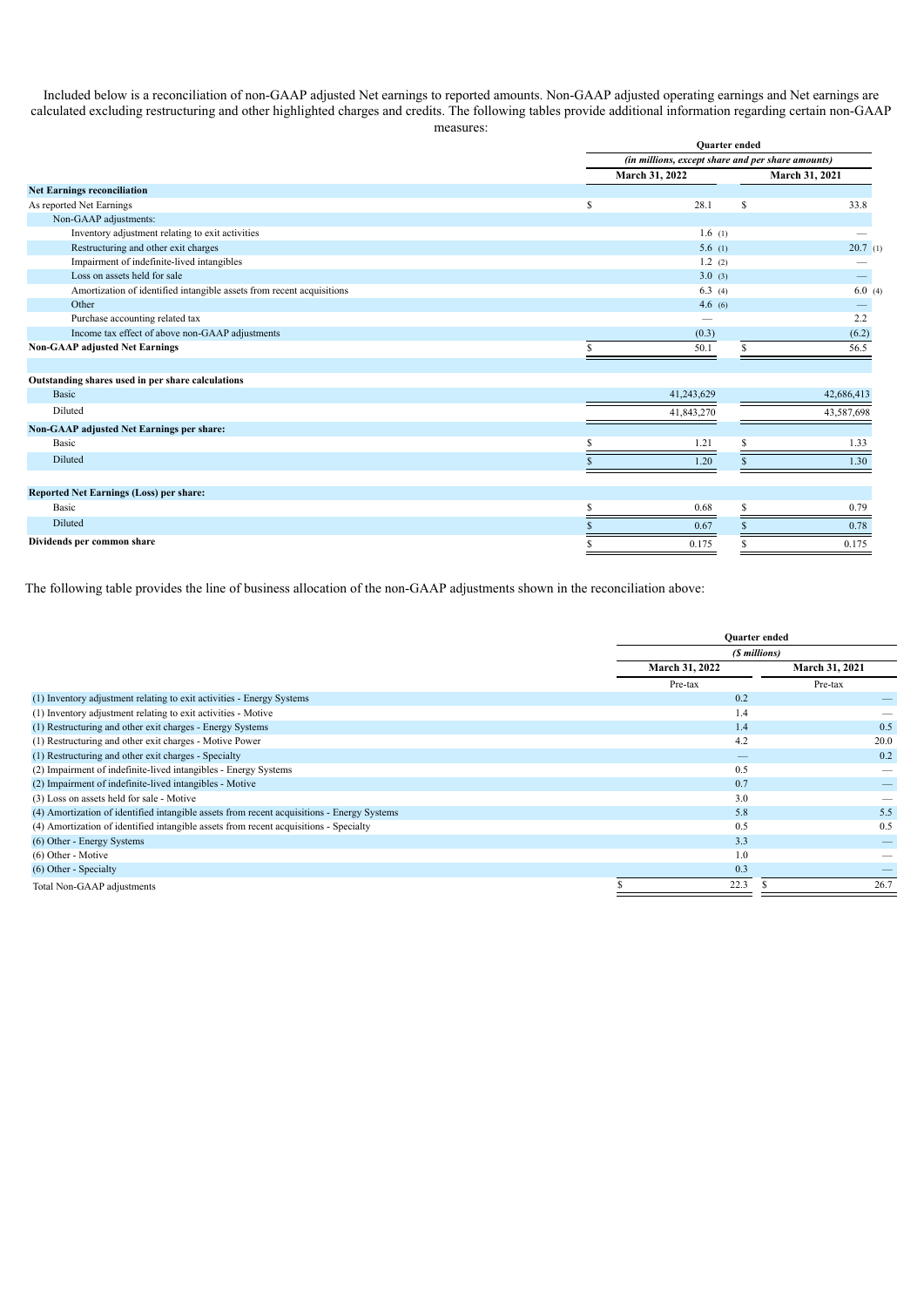|                                                                       |                | <b>Twelve months ended</b><br>(in millions, except share and per share amounts) |                   |  |  |
|-----------------------------------------------------------------------|----------------|---------------------------------------------------------------------------------|-------------------|--|--|
|                                                                       |                |                                                                                 |                   |  |  |
|                                                                       | March 31, 2022 |                                                                                 | March 31, 2021    |  |  |
| <b>Net Earnings reconciliation</b>                                    |                |                                                                                 |                   |  |  |
| As reported Net Earnings                                              | S              | 143.9<br>S                                                                      | 143.3             |  |  |
| Non-GAAP adjustments:                                                 |                |                                                                                 |                   |  |  |
| Inventory adjustment relating to exit activities                      |                | 2.6(1)                                                                          |                   |  |  |
| Restructuring and other exit charges                                  |                | 18.8(1)                                                                         | 40.4(1)           |  |  |
| Impairment of indefinite-lived intangibles                            |                | 1.2(2)                                                                          |                   |  |  |
| Loss on assets held for sale                                          |                | 3.0(3)                                                                          | $\qquad \qquad -$ |  |  |
| Amortization of identified intangible assets from recent acquisitions |                | 25.4(4)                                                                         | 25.3(4)           |  |  |
| Acquisition activity expense                                          |                | $\qquad \qquad -$                                                               | 0.3(5)            |  |  |
| Other                                                                 |                | 6.4(6)                                                                          | 1.8(6)            |  |  |
| Purchase accounting related tax                                       |                |                                                                                 | 2.2               |  |  |
| Income tax effect of above non-GAAP adjustments                       |                | (10.3)                                                                          | (17.3)            |  |  |
| Swiss Tax Reform                                                      | <sup>S</sup>   |                                                                                 | (1.9)             |  |  |
| <b>Non-GAAP adjusted Net Earnings</b>                                 | S.             | 191.0<br>S.                                                                     | 194.1             |  |  |
| Outstanding shares used in per share calculations                     |                |                                                                                 |                   |  |  |
| <b>Basic</b>                                                          | 42,106,337     |                                                                                 | 42,548,449        |  |  |
| Diluted                                                               | 42,783,373     |                                                                                 | 43,224,403        |  |  |
| Non-GAAP adjusted Net Earnings per share:                             |                |                                                                                 |                   |  |  |
| Basic                                                                 |                | 4.54                                                                            | 4.56              |  |  |
| Diluted                                                               |                | 4.47                                                                            | 4.49              |  |  |
|                                                                       |                |                                                                                 |                   |  |  |
| Reported Net Earnings (Loss) per share:                               |                |                                                                                 |                   |  |  |
| Basic                                                                 |                | 3.42                                                                            | 3.37              |  |  |
| Diluted                                                               |                | 3.36                                                                            | 3.32              |  |  |
| Dividends per common share                                            |                | 0.70                                                                            | 0.70              |  |  |

The following table provides the line of business allocation of the non-GAAP adjustments shown in the reconciliation above:

|                                                                                            |                | <b>Twelve months ended</b><br>(\$ millions) |         |  |
|--------------------------------------------------------------------------------------------|----------------|---------------------------------------------|---------|--|
|                                                                                            |                |                                             |         |  |
|                                                                                            | March 31, 2022 | <b>March 31, 2021</b>                       |         |  |
|                                                                                            | Pre-tax        |                                             | Pre-tax |  |
| (1) Inventory adjustment relating to exit activities - Energy Systems                      |                | 0.2                                         |         |  |
| (1) Inventory adjustment relating to exit activities - Motive Power                        |                | 2.4                                         |         |  |
| (1) Restructuring and other exit charges - Energy Systems                                  |                | 2.8                                         | 3.1     |  |
| (1) Restructuring and other exit charges - Motive Power                                    |                | 17.1                                        | 36.9    |  |
| (1) Restructuring and other exit charges - Specialty                                       |                | (1.1)                                       | 0.4     |  |
| (2) Impairment of indefinite-lived intangibles - Energy Systems                            |                | 0.5                                         |         |  |
| (2) Impairment of indefinite-lived intangibles - Motive                                    |                | 0.7                                         |         |  |
| (3) Loss on assets held for sale - Motive                                                  |                | 3.0                                         |         |  |
| (4) Amortization of identified intangible assets from recent acquisitions - Energy Systems |                | 23.6                                        | 23.5    |  |
| (4) Amortization of identified intangible assets from recent acquisitions - Specialty      |                | 1.8                                         | 1.8     |  |
| (5) Acquisition activity expense - Energy Systems                                          |                |                                             | 0.2     |  |
| (5) Acquisition activity expense - Specialty                                               |                |                                             | 0.1     |  |
| (6) Other - Energy Systems                                                                 |                | 5.1                                         | 1.5     |  |
| (6) Other - Motive                                                                         |                | 1.0                                         | 0.3     |  |
| (6) Other - Specialty                                                                      |                | 0.3                                         |         |  |
| Total Non-GAAP adjustments                                                                 |                | 57.4                                        | 67.8    |  |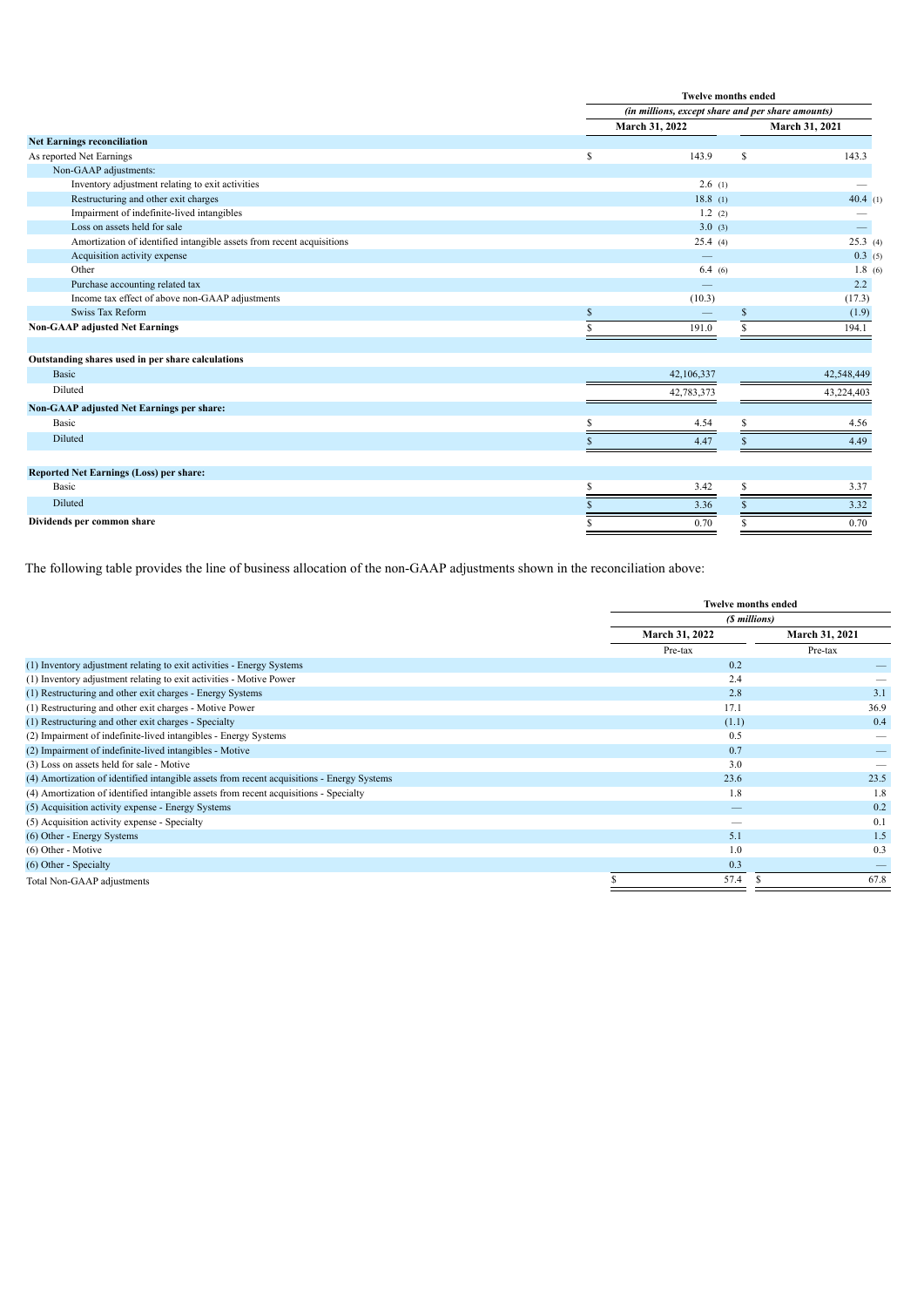#### <span id="page-17-0"></span>**Exhibit 99.2**

#### **EnerSys Announces Quarterly Dividend**

Reading, PA, USA, May 25, 2022 – EnerSys (NYSE: ENS), the global leader in stored energy solutions for industrial applications, announced today that its Board of Directors has declared a quarterly cash dividend of \$0.175 per share of common stock payable on June 30, 2022, to holders of record as of June 16, 2022.

For more information, contact Lisa M. Hartman, Vice President, Investor Relations Tel: 610-236-4040 or by emailing investorrelations@enersys.com; Website: www.enersys.com.

EDITOR'S NOTE: EnerSys, the global leader in stored energy solutions for industrial applications, manufactures and distributes energy systems solutions and motive power batteries, specialty batteries, battery chargers, power equipment, battery accessories and outdoor equipment enclosure solutions to customers worldwide. Energy Systems, which combine enclosures, power conversion, power distribution and energy storage, are used in the telecommunication, broadband and utility industries, uninterruptible power supplies, and numerous applications requiring stored energy solutions. Motive power batteries and chargers are utilized in electric forklift trucks and other industrial electric powered vehicles. Specialty batteries are used in aerospace and defense applications, large over-the-road trucks, premium automotive, medical and security systems applications. EnerSys also provides aftermarket and customer support services to its customers in over 100 countries through its sales and manufacturing locations around the world. With the NorthStar acquisition, EnerSys has solidified its position as the market leader for premium Thin Plate Pure Lead batteries which are sold across all three lines of business.

More information regarding EnerSys can be found at www.enersys.com.

#### Caution Concerning Forward-Looking Statements

This press release, and oral statements made regarding the subjects of this release, contains forward-looking statements, within the meaning of the Private Securities Litigation Reform Act of 1995, or the Reform Act, which may include, but are not limited to, statements regarding EnerSys' earnings estimates, intention to return capital to stockholders, plans, objectives, expectations and intentions and other statements contained in this press release that are not historical facts, including statements identified by words such as "believe," "plan," "seek," "expect," "intend," "estimate," "anticipate," "will," and similar expressions. All statements addressing operating performance, events, or developments that EnerSys expects or anticipates will occur in the future, including statements relating to sales growth, earnings or earnings per share growth, its intention to pay quarterly cash dividends and return capital to stockholders, execution of its stock repurchase program, and market share, as well as statements expressing optimism or pessimism about future operating results or benefits from either its cash dividend or its stock repurchase programs, are forward-looking statements within the meaning of the Reform Act. The forward-looking statements are based on management's current views and assumptions regarding future events and operating performance, and are inherently subject to significant business, economic, and competitive uncertainties and contingencies and changes in circumstances, many of which are beyond EnerSys' control. The statements in this press release are made as of the date of this press release, even if subsequently made available by EnerSys on its website or otherwise. EnerSys does not undertake any obligation to update or revise these statements to reflect events or circumstances occurring after the date of this press release.